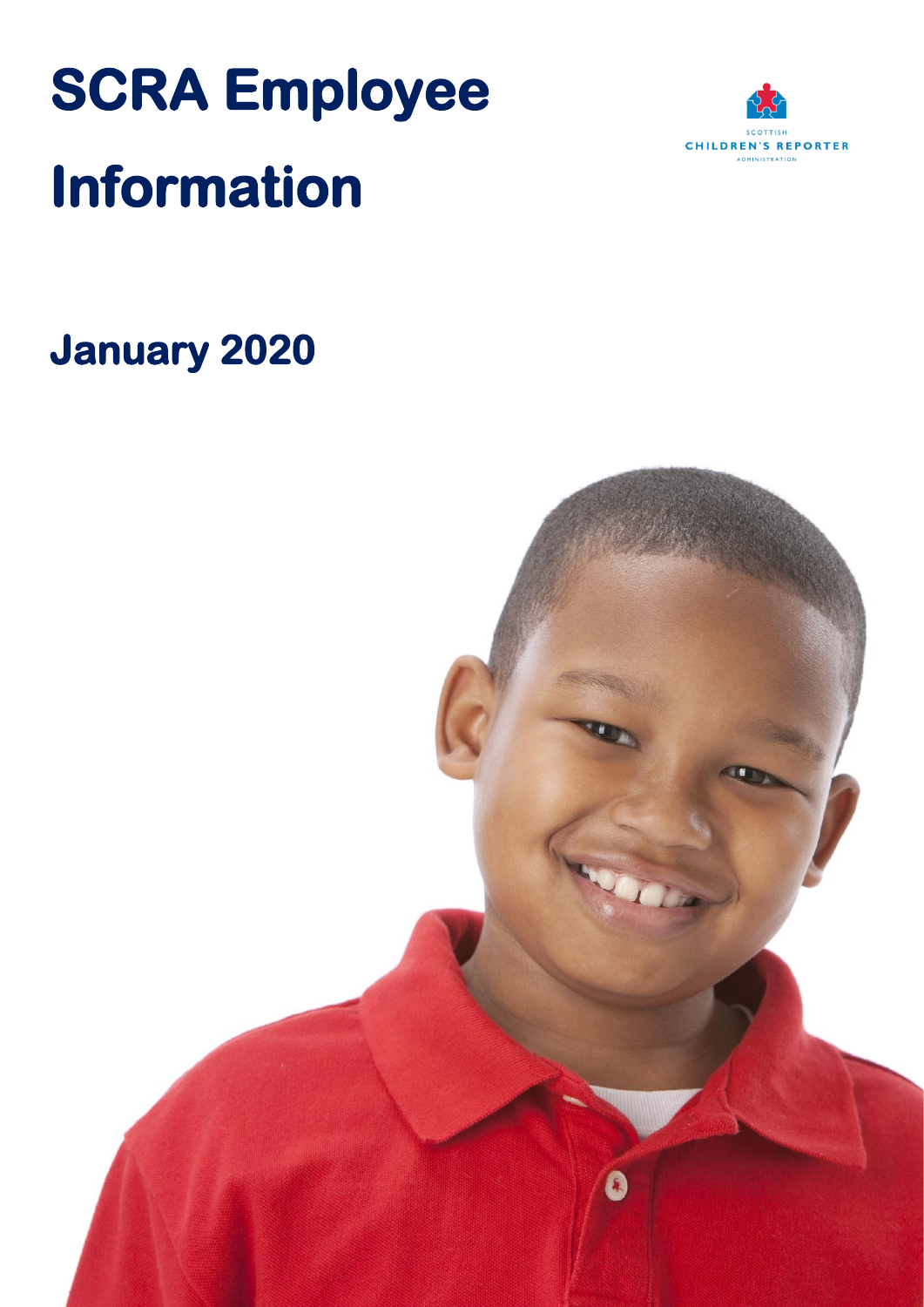|                 | <b>CONTENTS</b>                                          | <b>PAGE</b> |
|-----------------|----------------------------------------------------------|-------------|
| $\mathbf 1$     | Introduction                                             | 3           |
| 2               | Staff in post                                            | 3           |
| 3               | <b>Current Composition On Protected Characteristics:</b> | $3 - 5$     |
|                 | February 2017, March 2018, January 2019, January 2020    |             |
| 4               | <b>Our Board</b>                                         | 5           |
| 5               | <b>Recruitment statistics</b>                            | $6 - 11$    |
| 6               | Numbers of part-time and full-time staff                 | $11 - 12$   |
| $\overline{7}$  | <b>Training and Development statistics</b>               | $12 - 13$   |
| 8               | <b>Maternity Leave Statistics</b>                        | 14          |
| 9               | <b>Disability Statistics</b>                             | $15 - 16$   |
| 10              | <b>Employee relations statistics</b>                     | 16          |
| 11              | <b>Leavers statistics</b>                                | $17 - 18$   |
| 12 <sup>7</sup> | Feedback                                                 | 19          |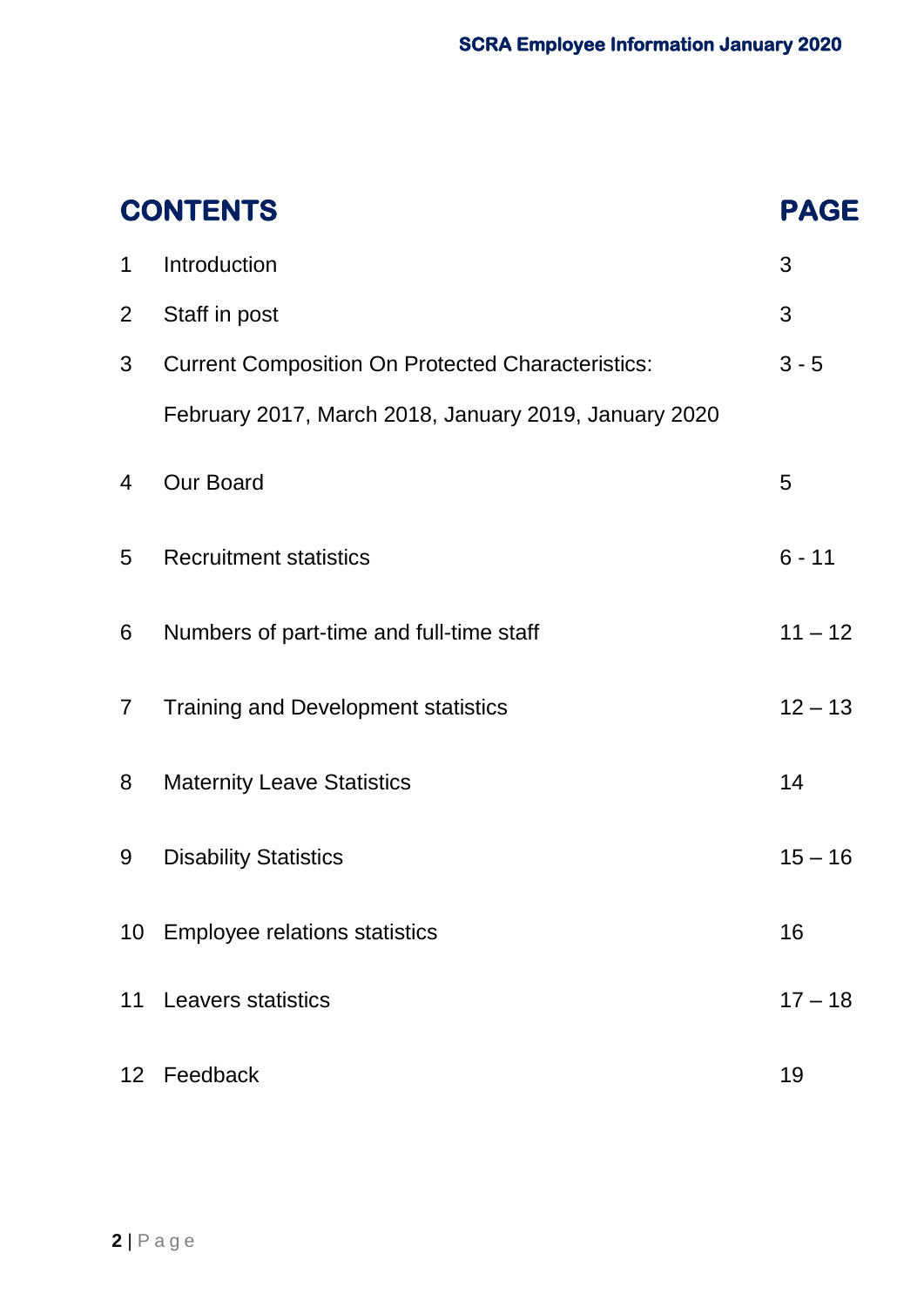## **1. Introduction**

The purpose of this report is to demonstrate the Scottish Children's Reporters Administration's compliance with the Equality Act 2010 general duty across our employment functions. It summarises the equality employment monitoring data for staff for the period 1 April 2019 to 31 January 2020, using data taken from the iTrent system.

The report focuses on the main protected characteristics of age, disability, gender reassignment, marriage and civil partnership, pregnancy and maternity, race (including ethnic origin and national identity), religion or belief, sex and sexual orientation.

We continue to monitor and encourage our workforce to complete their equality data to meet our legal obligations and in line with good practice and the Scottish census questions. Information about this has continued to increase slightly in respect of disability and religion or belief.

SCRA recognises equality for people with experience of the care system. We also plan to update our employee reporting form to reflect care experience which we recognise as the "tenth protected characteristic".

## **2. Staff In Post**

SCRA has 488 employees (413 full time equivalents) as at 31 January 2020. This is an increase of 13 employees compared to our previous Employee Information report produced in January 2019 when we had 475 employees.

## **3. Current Composition On Protected Characteristics**

The following composition of staff is based on a total staff group of 488 staff and excludes our board members.

| <b>Age Band</b> | $16 - 24$ | $25 - 34$ | $35 - 44$ | $45 - 54$ | $55 - 64$ | $65+$   |
|-----------------|-----------|-----------|-----------|-----------|-----------|---------|
| Jan 2020        | $1.8\%$   | 13.7%     | 23.4%     | 33.8%     | 24.0%     | 3.3%    |
| Jan 2019        | $.2\%$    | 13.8%     | 23.6%     | 36.0%     | 22.7%     | 2.5%    |
| <b>Mar 2018</b> | $1.5\%$   | 14.1%     | 22.6%     | 37.3%     | 22.2%     | $1.9\%$ |
| <b>Feb 2017</b> | 2.5%      | 14.5%     | 24.1%     | 36.9%     | 20.5%     | $1.5\%$ |

(Jan 2020 – n 488)

| <b>Disability Status</b> | <b>Disabled</b> | <b>Non-Disabled</b> | % increase in reporting |
|--------------------------|-----------------|---------------------|-------------------------|
| <b>Jan 2020</b>          | 4.9%            | 95.1%               | 22.5%                   |
| <b>Jan 2019</b>          | 4.0%            | 96.0%               | 111%                    |
| <b>Mar 2018</b>          | $1.9\%$         | 98.1%               | $-9.5%$                 |
| Feb 2017                 | 2.1%            | 97.1%               | $-8.7\%$                |

 $(Jan 2020 - n 488)$ 

The January 2020 information shows a 0.9% increase in staff reporting a disability. The continued increase in reporting will have been a factor in this increase.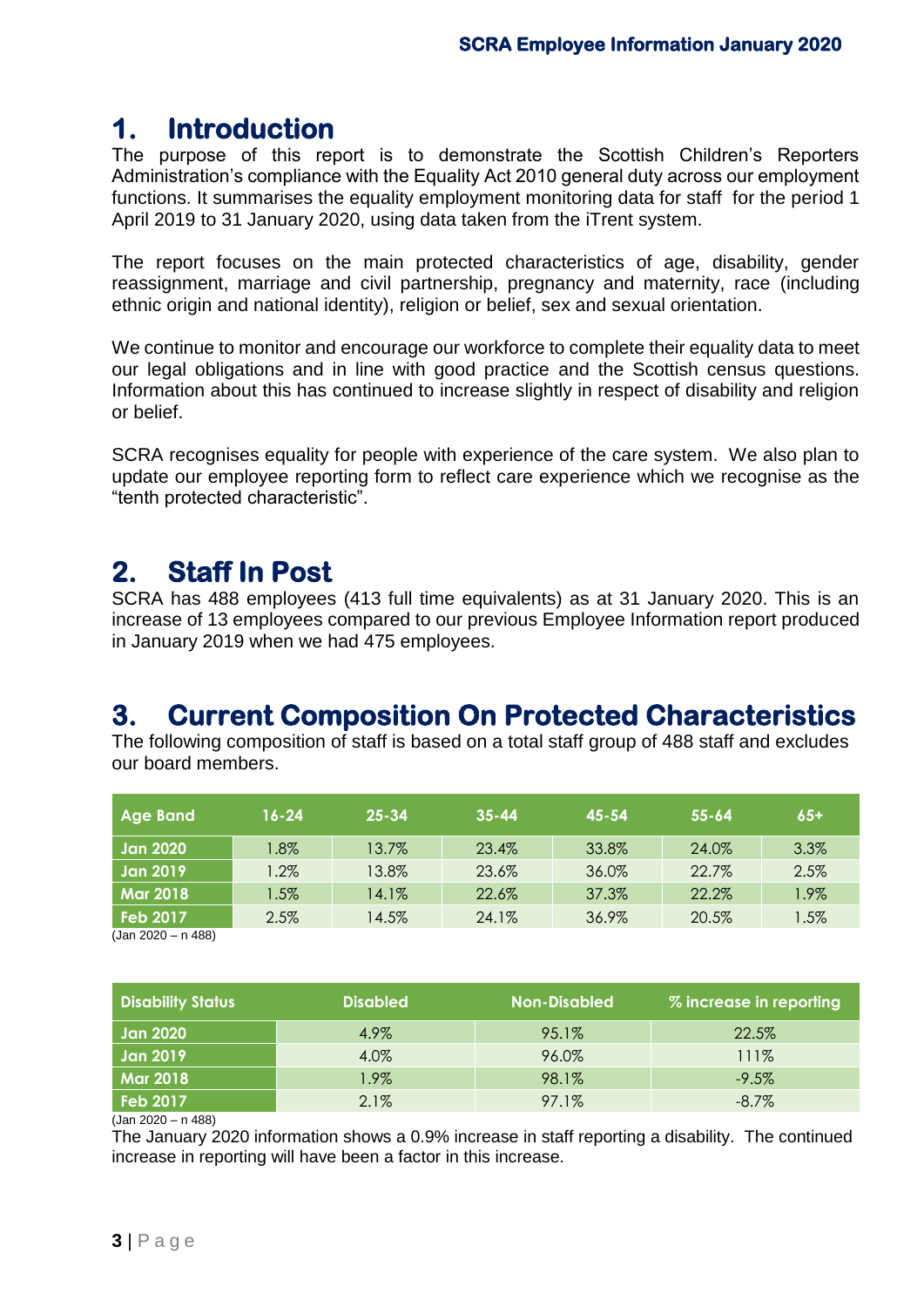| Gender reassignment<br><b>Transgender</b> |         | <b>Non Transgender</b>                                                 | <b>Prefer Not to</b><br>Sav | <b>Not Disclosed</b> |
|-------------------------------------------|---------|------------------------------------------------------------------------|-----------------------------|----------------------|
| <b>Jan 2020</b>                           | $0.0\%$ | 18.2%                                                                  | $0.6\%$                     | 81.1%                |
| (Jan 2020 - n 488)                        |         | Note: No previous gender reassignment data was collated until 2019/20. |                             |                      |

| <b>Marital &amp; Civil</b><br><b>Partnership</b> | <b>Married/Civil</b><br><b>Partnership</b> | <b>Single</b> | Other | <b>Not Disclosed</b> |
|--------------------------------------------------|--------------------------------------------|---------------|-------|----------------------|
| Jan 2020                                         | 49.8%                                      | 12.1%         | 15.4% | 22.7%                |
| Jan 2019                                         | 53.5%                                      | 13.5%         | 14.4% | 18.7%                |
| <b>Mar 2018</b>                                  | 52.8%                                      | 13.1%         | 13.0% | 21.0%                |
| Feb 2017                                         | 54.7%                                      | 13.4%         | 12.6% | 19.3%                |

(Jan 2020 – n 488)

| Pregnancy       | <b>Pregnancy &amp; Maternity</b> |
|-----------------|----------------------------------|
| <b>Jan 2020</b> | 1.8%                             |
| <b>Jan 2019</b> | $2.7\%$                          |
| Mar 2018        | 2.3%                             |
| Feb 2017        | 2.5%                             |

(Jan 2020 – n 488)

| <b>Ethnic Origin / Race</b> | White | <b>BME</b> | <b>Not Disclosed</b> |
|-----------------------------|-------|------------|----------------------|
| Jan 2020                    | 70.3% | 2.0%       | 27.7%                |
| Jan 2019                    | 74.5% | 2.3%       | 23.3%                |
| <b>Mar 2018</b>             | 72.2% | 2.1%       | 25.7%                |
| Feb 2017                    | 74.0% | 1.9%       | 24.1%                |

(Jan 2020 – n 488)

**White includes**: Any other White Background, British, English, Irish, Northern Irish, Scottish, Welsh. **BME includes:** Any other Asian Background, Any other Mixed Background, Chinese, Pakistani, Other.

| <b>Religion/Belief</b> | <b>Religion/Belief</b> | <b>No Religion/Belief</b> | <b>Not Disclosed</b> |
|------------------------|------------------------|---------------------------|----------------------|
| <b>Jan 2020</b>        | 19.9%                  | 4.5%                      | 75.6%                |
| <b>Jan 2019</b>        | 21.8%                  | 4.6%                      | 73.5%                |
| <b>Mar 2018</b>        | 15.6%                  | 2.1%                      | 82.3%                |
| <b>Feb 2017</b>        | 13.8%                  | 1.7%                      | 84.5%                |
| $(1 - 0000 - 100)$     |                        |                           |                      |

(Jan 2020 – n 488)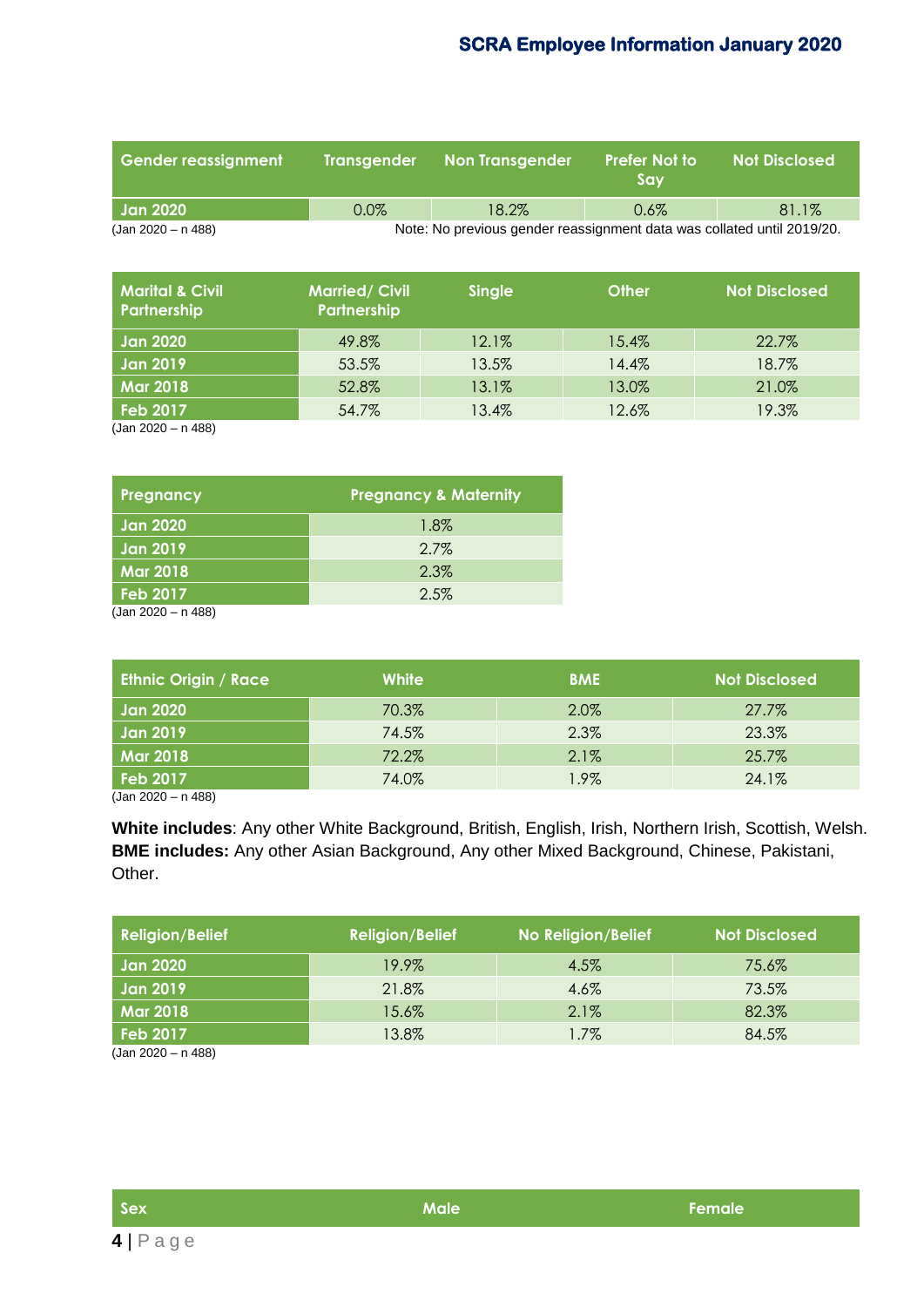| <b>Jan 2020</b>      | 11.5% | 88.5% |
|----------------------|-------|-------|
| Jan 2019             | 13.1% | 86.9% |
| <b>Mar 2018</b>      | 12.8% | 87.2% |
| <b>Feb 2017</b>      | 12.6% | 87.4% |
| $(Jan 2020 - n 488)$ |       |       |

The overall gender ratio of female to males, based on headcount, across SCRA as a whole is 88.5% to 11.5%, and this shows an increase of 1.6% as compared with Jan 2019 figures.

| <b>Sexual Orientation</b> | <b>Bisexual/Gay</b><br>/Lesbian/Other | <b>Heterosexual</b> | <b>Not Disclosed</b> |
|---------------------------|---------------------------------------|---------------------|----------------------|
| <b>Jan 2020</b>           | $1.8\%$                               | 23.0%               | 74.4%                |
| <b>Jan 2019</b>           | 1.7%                                  | 24.0%               | 74.3%                |
| <b>Mar 2018</b>           | $1.2\%$                               | 14.1%               | 84.6%                |
| <b>Feb 2017</b>           | $1.0\%$                               | 11.7%               | 87.2%                |

(Jan 2020 – n 488)

## **4. SCRA's Board**

[SCRA's Board](http://www.scra.gov.uk/children_s_hearings_system/about_scra/scra_s_board.cfm) represents the Scottish Government's [aim of gender diversity.](http://www.gov.scot/Publications/2014/12/3382) We currently have 3 males and 5 females on the Board presenting a 38/62 split, promoting its approach to diversity at Board level in the NDPB environment.

All have been selected and appointed via the Scottish Government's public appointments process and bring extensive and relevant expertise. The following Board members, in their lead roles are involved in committees that may have an impact on our equalities agenda:

- **E** Michelle Miller chairs the Equalities Network
- **James Edgar chairs the Audit & Risk Committee**
- **E** Catherine Robertson chairs the Remuneration Committee
- **Martin Toye is Information Governance Board Lead**

SCRA's nominations committee's purpose is to influence and shape Board appointments as part of creating a more diverse board. Catherine Robertson, Anela Anwar and Martin Toye are members of this committee.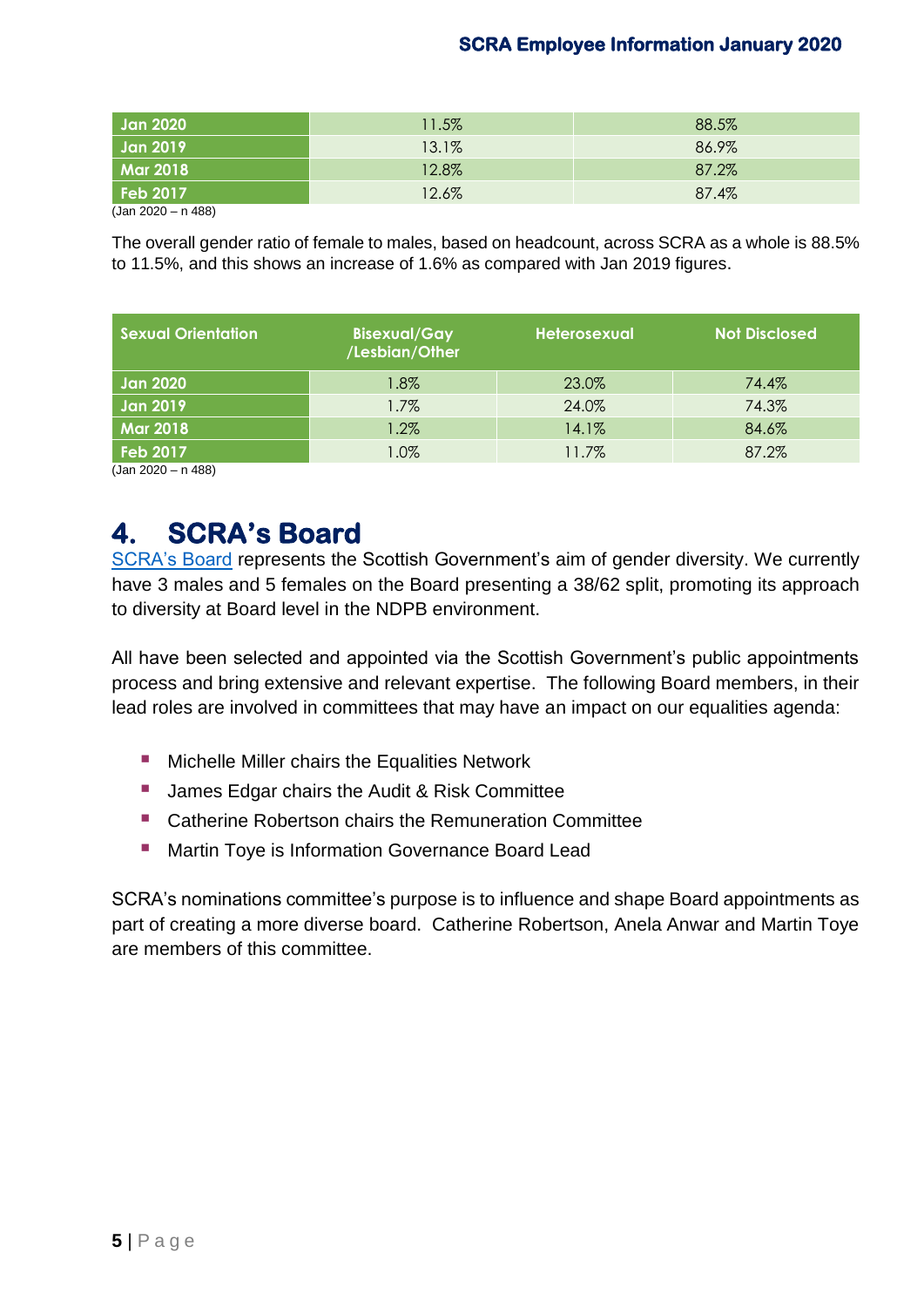## **5. Recruitment statistics**

The tables below show the percentage of applications by protected characteristic, along with the subsequent percentage by characteristic of those subsequently shortlisted and appointed.

All equality monitoring data provided by applicants is accessed by HR only.

SCRA intend to implement an electronic application process in 2020 which will ask applicants to complete an equal opportunities form before submitting an application.

These statistics should be viewed with the 2011 Scottish census data to provide a fuller context/picture.



#### **Applicants**

| Year | 16 to 23 | 24 to 34 | 35 to 44 | 45 to 54 | 55 to 64 | $65+$ | Not disclosed |
|------|----------|----------|----------|----------|----------|-------|---------------|
| 2019 | 16.1%    | 29.9%    | 20.0%    | 17.4%    | 9.1%     | 0.0%  | 7.6%          |
| 2018 | 5.7%     | 32.5%    | 24.4%    | 20.6%    | 6.8%     | 0.3%  | 9.8%          |
| 2017 | 5.8%     | 35.1%    | 24.7%    | 19.7%    | 6.0%     | 0.2%  | 8.5%          |
| 2016 | $6.7\%$  | 38.2%    | 21.9%    | 17.7%    | 7.4%     | 0.0%  | 8.1%          |

2019 shows a notable increase in the number of applicants in the 16 – 23 age band.

#### **Shortlisted**

| Year | 16 to 23 | 24 to 34 | 35 to 44 | 45 to 54 | 55 to 64 | $65+$ | <b>Not Disclosed</b> |
|------|----------|----------|----------|----------|----------|-------|----------------------|
| 2019 | 7.3%     | 28.4%    | 24.3%    | 25.7%    | 6.0%     | 0.0%  | 8.3%                 |
| 2018 | 1.9%     | 31.3%    | 27.9%    | 21.2%    | 8.2%     | 0.5%  | 9.1%                 |
| 2017 | 5.0%     | 28.7%    | 23.8%    | 28.2%    | 6.4%     | 0.0%  | 7.9%                 |
| 2016 | $6.7\%$  | 38.0%    | 23.1%    | 16.8%    | 7.2%     | 0.0%  | 8.2%                 |

#### **Appointed**

| Year | 16 to 23 | 24 to 34 | 35 to 44 | 45 to 54 | 55 to 64 | $65+$   | <b>Not Disclosed</b> |
|------|----------|----------|----------|----------|----------|---------|----------------------|
| 2019 | 3.0%     | 34.8%    | 25.8%    | 25.8%    | 4.5%     | 0.0%    | $6.1\%$              |
| 2018 | 0.0%     | 43.5%    | 30.6%    | 11.3%    | 6.5%     | $0.0\%$ | 8.1%                 |
| 2017 | 3.7%     | 27.8%    | 29.6%    | 25.9%    | 11.1%    | 0.0%    | 1.9%                 |
| 2016 | 12.3%    | 33.8%    | 27.7%    | 13.8%    | 6.2%     | 0.0%    | 6.2%                 |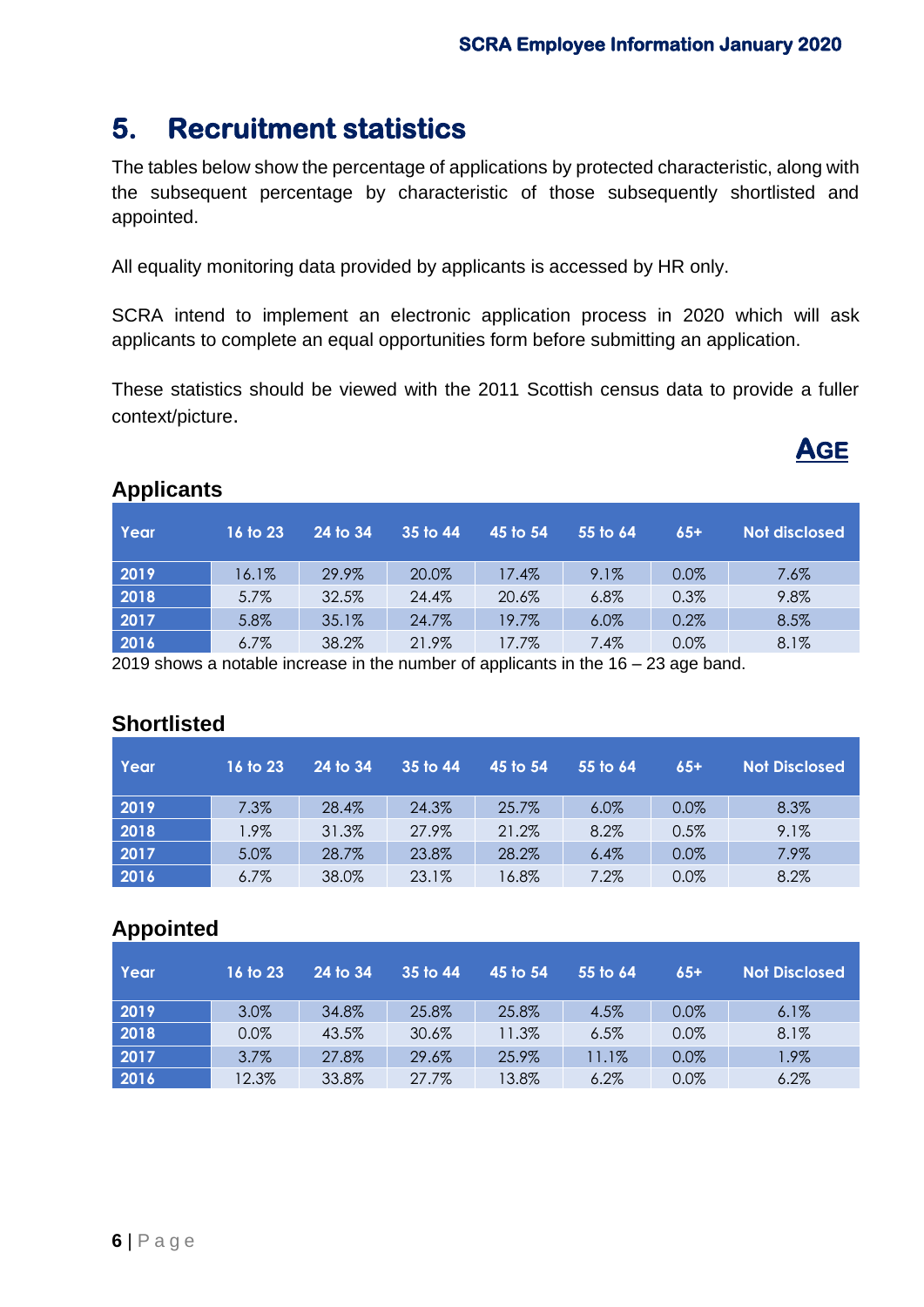## **DISABILITY**

#### **Applicants**

| Year | % Disabled | % Not Disabled | % Not Disclosed | % Using the<br><b>Guaranteed Interview</b><br><b>Scheme</b> |
|------|------------|----------------|-----------------|-------------------------------------------------------------|
| 2019 | 7.4%       | 82.8%          | 0.0%            | 0.4%                                                        |
| 2018 | 5.7%       | 84.0%          | 10.3%           | 1.6%                                                        |
| 2017 | 5.2%       | 86.5%          | 8.3%            | 0.6%                                                        |
| 2016 | 3.2%       | 91.1%          | 5.7%            | .2%                                                         |

The table above shows a small increase in the percentage of applicants with a reported disability in 2019.

#### **Shortlisted**

| Year | % Disabled | % Not disabled | % Not Disclosed | % Using the<br><b>Guaranteed Interview</b><br><b>Scheme</b> |
|------|------------|----------------|-----------------|-------------------------------------------------------------|
| 2019 | 8.7%       | 82.1%          | 9.2%            | 0.5%                                                        |
| 2018 | 5.8%       | 86.1%          | 8.2%            | 2.4%                                                        |
| 2017 | 6.9%       | 85.1%          | 7.9%            | 0.5%                                                        |
| 2016 | 2.4%       | 91.3%          | 6.3%            | 0%                                                          |

#### **Appointed**

| <b>Year</b> | % Disabled | % Not disabled | % Not Disclosed | % Using the<br><b>Guaranteed Interview</b><br><b>Scheme</b> |
|-------------|------------|----------------|-----------------|-------------------------------------------------------------|
| 2019        | 10.6%      | 80.3%          | 9.1%            | 0.0%                                                        |
| 2018        | $1.6\%$    | 91.9%          | 6.5%            | 0.0%                                                        |
| 2017        | $1.9\%$    | 98.1%          | 0.0%            | 0.0%                                                        |
| 2016        | 3.1%       | 92.3%          | 4.6%            | 0.0%                                                        |

2019 illustrates a 9% increase in the number of applicants with a disability being appointed.

## **GENDER REASSIGNMENT**

#### **Applicants**

| Gender reassignment | <b>Transgender</b> | <b>Non Transgender</b> | <b>Prefer Not to</b><br>Sav | <b>Not Disclosed</b> |
|---------------------|--------------------|------------------------|-----------------------------|----------------------|
| 2019                | $0.0\%$            | 83.5%                  | 0.0%                        | 16.5%                |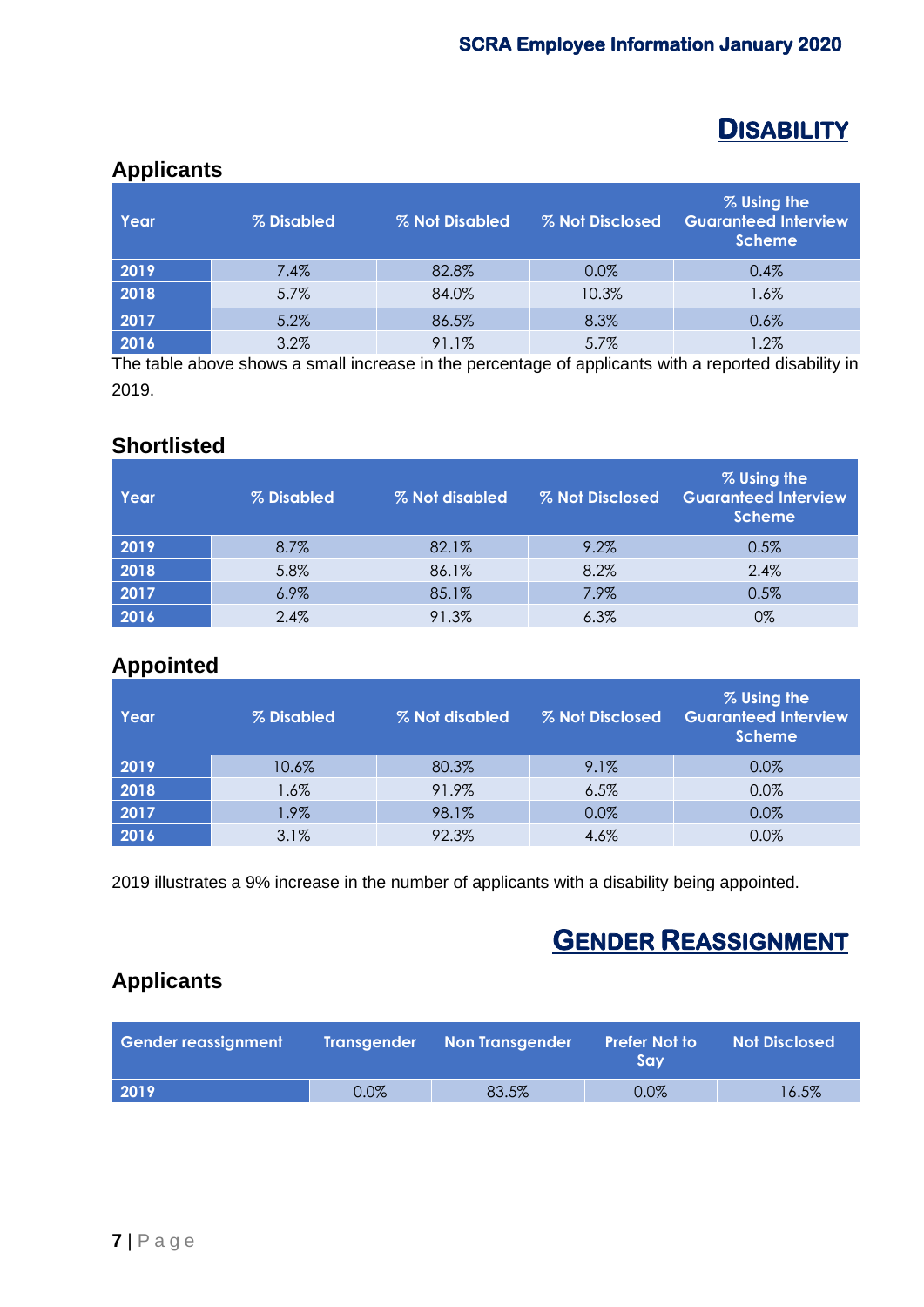#### **Shortlisted**

| <b>Gender reassignment</b> |         | Transgender Non Transgender | <b>Prefer Not to</b><br>Sav | <b>Not Disclosed</b> |
|----------------------------|---------|-----------------------------|-----------------------------|----------------------|
| 2019                       | $0.0\%$ | 80.7%                       | $0.0\%$                     | 19.3%                |

## **Appointed**

| Gender reassignment |         | Transgender Non Transgender | <b>Prefer Not to</b><br>Sav | <b>Not Disclosed</b> |
|---------------------|---------|-----------------------------|-----------------------------|----------------------|
| 2019                | $0.0\%$ | 77.3%                       | 0.0%                        | 22.7%                |

## **MARRIAGE AND CIVIL PARTNERSHIP**

## **Applicants**

| Year | <b>Married/ Civil Partner</b> | <b>Single</b> | <b>Other</b> | <b>Not Disclosed</b> |
|------|-------------------------------|---------------|--------------|----------------------|
| 2019 | 29.6%                         | 37.5%         | 20.7%        | 12.2%                |
| 2018 | 40.1%                         | 27.9%         | 18.9%        | 13.0%                |
| 2017 | 41.3%                         | 33.0%         | 15.1%        | 10.6%                |
| 2016 | 34.0%                         | 34.0%         | 20.8%        | 11.1%                |

#### **Shortlisted**

| Year | <b>Married/ Civil Partner</b> | <b>Single</b> | <b>Other</b> | <b>Not Disclosed</b> |
|------|-------------------------------|---------------|--------------|----------------------|
| 2019 | 34.4%                         | 32.6%         | 21.2%        | 11.9%                |
| 2018 | 40.9%                         | 26.9%         | 20.2%        | 12.0%                |
| 2017 | 43.1%                         | 30.7%         | 16.9%        | 9.4%                 |
| 2016 | 34.6%                         | 37.5%         | 18.3%        | 9.6%                 |

## **Appointed**

| Year | Married/Civil Partner | <b>Single</b> | <b>Other</b> | <b>Not Disclosed</b> |
|------|-----------------------|---------------|--------------|----------------------|
| 2019 | 50.0%                 | 25.8%         | 15.1%        | 9.1%                 |
| 2018 | 40.3%                 | 32.3%         | 13.0%        | 14.5%                |
| 2017 | 51.9%                 | 20.4%         | 24.1%        | 3.7%                 |
| 2016 | 44.6%                 | 35.4%         | 12.3%        | 7.7%                 |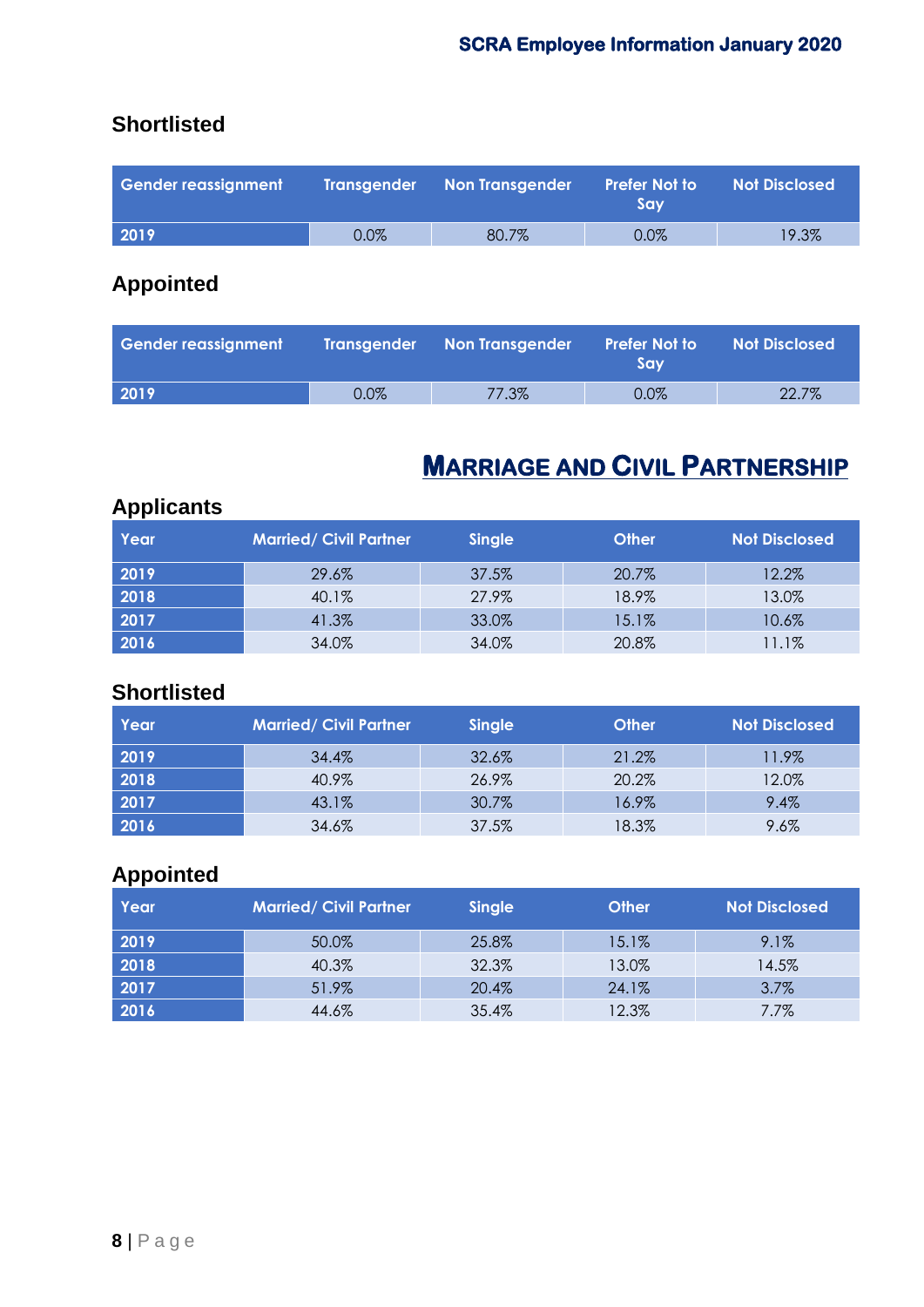## **RACE**

#### **Applicants**

| <b>Ethnic Origin / Race</b> | <b>White</b> | <b>BME</b> | <b>Not Disclosed</b> |
|-----------------------------|--------------|------------|----------------------|
| 2019                        | 88.4%        | 1.8%       | 9.8%                 |
| 2018                        | 84.8%        | 2.1%       | 10.0%                |
| 2017                        | 89.0%        | 2.8%       | 8.1%                 |
| 2016                        | 89.1%        | 0.8%       | 9.6%                 |

There is a reduction in applicants from the BME group. However, SCRA's Equality Outcomes will provide some focus raising SCRA's profile with potential BME applicants.

#### **Shortlisted**

| <b>Ethnic Origin / Race</b> | <b>White</b> | <b>BME</b> | Not Disclosed |
|-----------------------------|--------------|------------|---------------|
| 2019                        | 89.0%        | 1.4%       | 9.6%          |
| 2018                        | 88.6%        | 1.0%       | 10.6%         |
| 2017                        | 91.6%        | 2.0%       | 6.4%          |
| 2016                        | 90.3%        | 0.0%       | 9.1%          |

#### **Appointed**

| <b>Ethnic Origin / Race</b> | <b>White</b> | <b>BME</b> | <b>Not Disclosed</b> |
|-----------------------------|--------------|------------|----------------------|
| 2019                        | 90.9%        | $0.0\%$    | 9.1%                 |
| 2018                        | 87.8%        | 1.6%       | 9.7%                 |
| 2017                        | 96.4%        | 3.8%       | 0.0%                 |
| 2016                        | 93.8%        | 0.0%       | 6.2%                 |

## **RELIGION OR BELIEF**

#### **Applicants**

| Year | <b>Religion/Belief</b> | <b>No Religion/Belief</b> | <b>Not Disclosed</b> |
|------|------------------------|---------------------------|----------------------|
| 2019 | 37.5%                  | 46.6%                     | 15.9%                |
| 2018 | 40.1%                  | 43.6%                     | 16.5%                |
| 2017 | 35.0%                  | 49.4%                     | 14.9%                |
| 2016 | 36.3%                  | 43.6%                     | 19.7%                |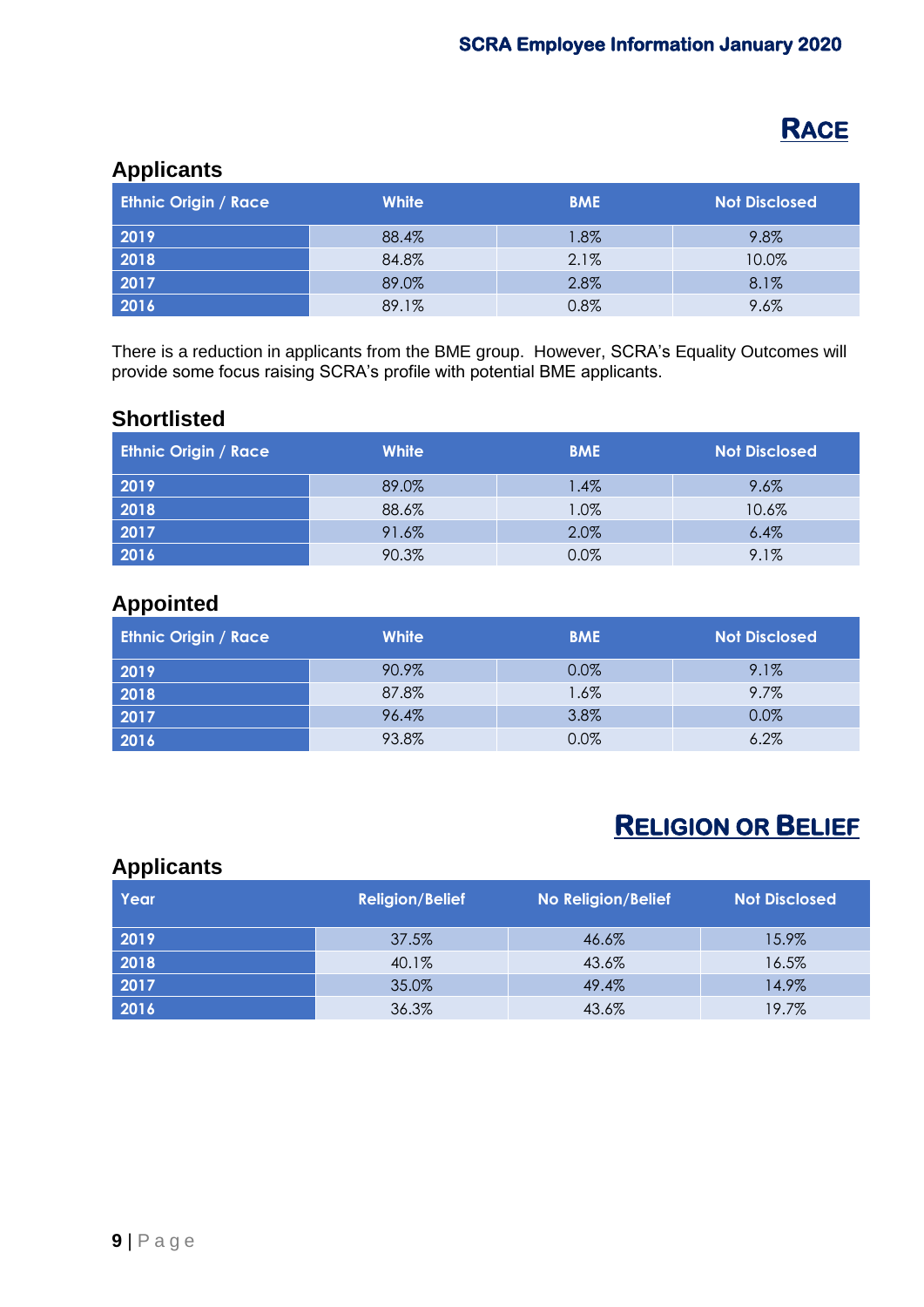#### **Shortlisted**

| Year | <b>Religion/Belief</b> | <b>No Religion/Belief</b> | <b>Not Disclosed</b> |
|------|------------------------|---------------------------|----------------------|
| 2019 | 34.9%                  | 44.0%                     | 21.1%                |
| 2018 | 37.5%                  | 42.3%                     | 20.2%                |
| 2017 | 39.1%                  | 47.0%                     | 13.9%                |
| 2016 | 37.0%                  | 43.3%                     | 30.8%                |

#### **Appointed**

| Year | <b>Religion/Belief</b> | <b>No Religion/Belief</b> | <b>Not Disclosed</b> |
|------|------------------------|---------------------------|----------------------|
| 2019 | 25.8%                  | 57.6%                     | 16.7%                |
| 2018 | 42.0%                  | 41.9%                     | 16.1%                |
| 2017 | 44.6%                  | 44.4%                     | 11.1%                |
| 2016 | 47.6%                  | 38.5%                     | 13.8%                |



## **Applicants**

| Year | <b>Male</b> | Female | <b>Non-binary</b> | Not Disclosed |
|------|-------------|--------|-------------------|---------------|
| 2019 | 11.8%       | 84.7%  | 0.2%              | 3.3%          |
| 2018 | 11.9%       | 86.4%  | 0.0%              | 1.6%          |
| 2017 | 14.3%       | 84.0%  | 0.0%              | 1.7%          |
| 2016 | 13.1%       | 83.7%  | $.0\%$            | 2.2%          |

## **Shortlisted**

| Year | <b>Male</b> | Female | <b>Non-binary</b> | <b>Not Disclosed</b> |
|------|-------------|--------|-------------------|----------------------|
| 2019 | 11.9%       | 86.2%  | 0.0%              | $1.8\%$              |
| 2018 | 8.7%        | 88.5%  | 0.0%              | 2.9%                 |
| 2017 | 12.4%       | 85.6%  | 0.0%              | 2.0%                 |
| 2016 | 10.6%       | 86.5%  | .0%               | .9%                  |

#### **Appointed**

| Year | <b>Male</b> | Female | <b>Non-binary</b> | <b>Not Disclosed</b> |
|------|-------------|--------|-------------------|----------------------|
| 2019 | 7.6%        | 92.4%  | 0.0%              | 0.0%                 |
| 2018 | 8.1%        | 91.9%  | 0.0%              | 0.0%                 |
| 2017 | 14.8%       | 85.2%  | 0.0%              | 0.0%                 |
| 2016 | 3.1%        | 96.9%  | 0.0%              | 0.0%                 |

Overall there is a small reduction in the number of female applicants and a small increase in the number of female appointments.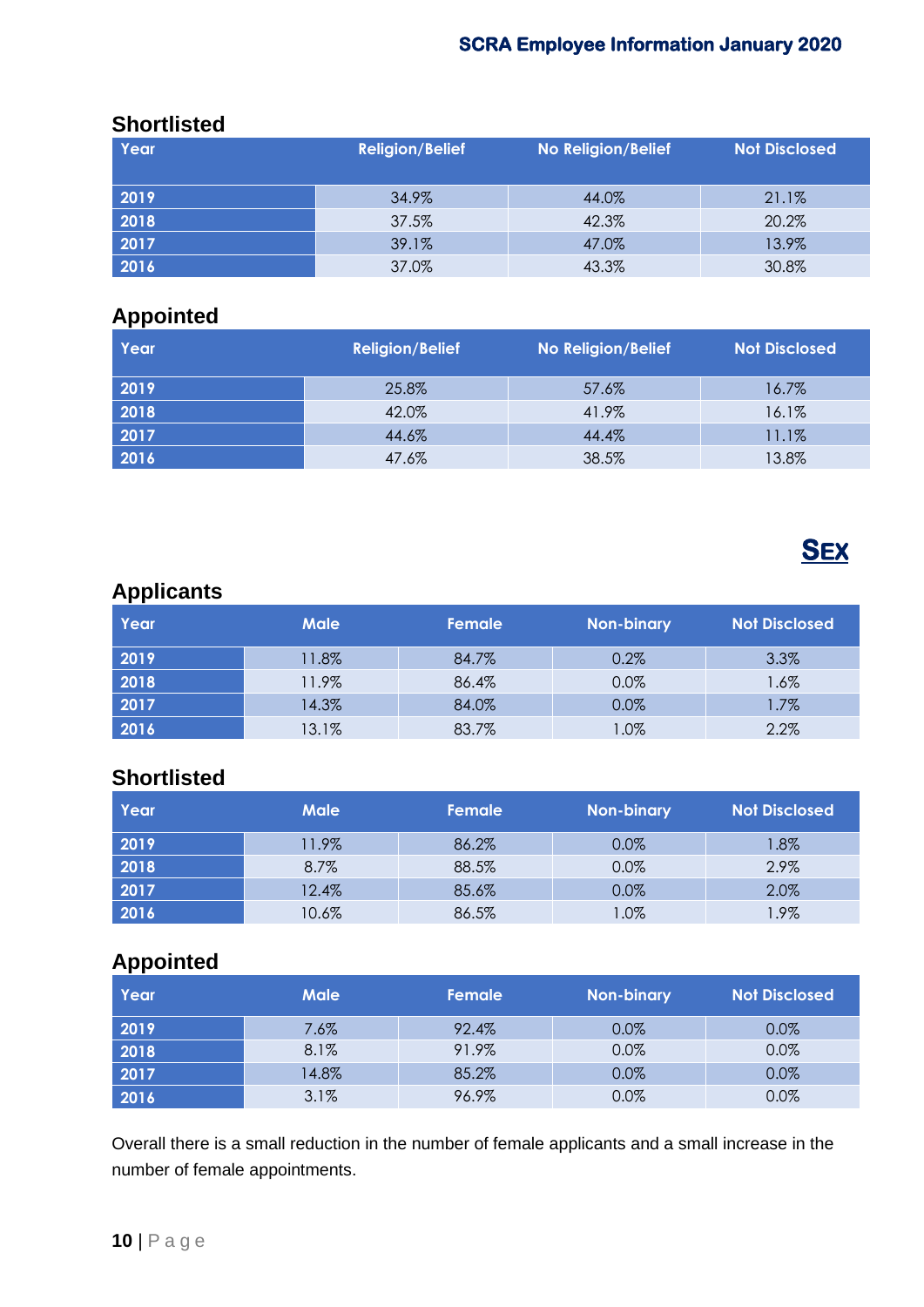## **SEXUAL ORIENTATION**

#### **Applicants**

| Year | <b>Bisexual/Gay/</b><br>Lesbian/Other | <b>Heterosexual/Straight</b> | Prefer not to say/<br><b>Not Disclosed</b> |
|------|---------------------------------------|------------------------------|--------------------------------------------|
| 2019 | 5.0%                                  | 82.3%                        | 12.8%                                      |
| 2018 | 5.4%                                  | 79.9%                        | 14.6%                                      |
| 2017 | 3.1%                                  | 83.4%                        | 13.5%                                      |
| 2016 | 1.9%                                  | 84.5%                        | 13.5%                                      |

#### **Shortlisted**

| <b>Year</b> | <b>Bisexual/Gay/</b><br>Lesbian/Other | <b>Heterosexual/Straight</b> | Prefer not to say/<br><b>Not Disclosed</b> |
|-------------|---------------------------------------|------------------------------|--------------------------------------------|
| 2019        | 6.4%                                  | 75.7%                        | 17.9%                                      |
| 2018        | 7.2%                                  | 78.8%                        | 13.9%                                      |
| 2017        | 3.0%                                  | 80.7%                        | 16.3%                                      |
| 2016        | 2.9%                                  | 82.7%                        | 14.4%                                      |

#### **Appointed**

| Year | <b>Bisexual/Gay/</b><br>Lesbian/Other | <b>Heterosexual/Straight</b> | Prefer not to say/<br><b>Not Disclosed</b> |
|------|---------------------------------------|------------------------------|--------------------------------------------|
| 2019 | 6.1%                                  | 78.8%                        | 15.2%                                      |
| 2018 | 9.6%                                  | 79.0%                        | 11.3%                                      |
| 2017 | 5.0%                                  | 92.6%                        | 5.6%                                       |
| 2016 | 4.6%                                  | 89.2%                        | 6.2%                                       |

## **6. Numbers of part-time and full-time staff**

| <b>Age Band</b>  | 16-24   | $25 - 34$ | $35 - 44$ | $45 - 54$ | $55 - 64$ | $65+$ |
|------------------|---------|-----------|-----------|-----------|-----------|-------|
| 2019             |         |           |           |           |           |       |
| <b>Full Time</b> | $.6\%$  | $10.7\%$  | 12.7%     | 21.5%     | 11.7%     | 0.6%  |
| <b>Part Time</b> | $0.2\%$ | 3.1%      | $10.5\%$  | $12.5\%$  | 12.3%     | 2.7%  |

| <b>Disability Status</b> | <b>Disabled</b> | <b>Non-Disabled</b> | <b>Not Disclosed</b> |
|--------------------------|-----------------|---------------------|----------------------|
| 2019                     |                 |                     |                      |
| <b>Full Time</b>         | 3.1%            | 15.8%               | 39.9%                |
| <b>Part Time</b>         | $1.8\%$         | 7.0%                | 32.4%                |

| <b>Gender reassignment</b> | <b>Transgender</b> | <b>Non</b><br><b>Transaender</b> | <b>Prefer Not to</b><br>Sav | <b>Not Disclosed</b> |
|----------------------------|--------------------|----------------------------------|-----------------------------|----------------------|
| 2019                       |                    |                                  |                             |                      |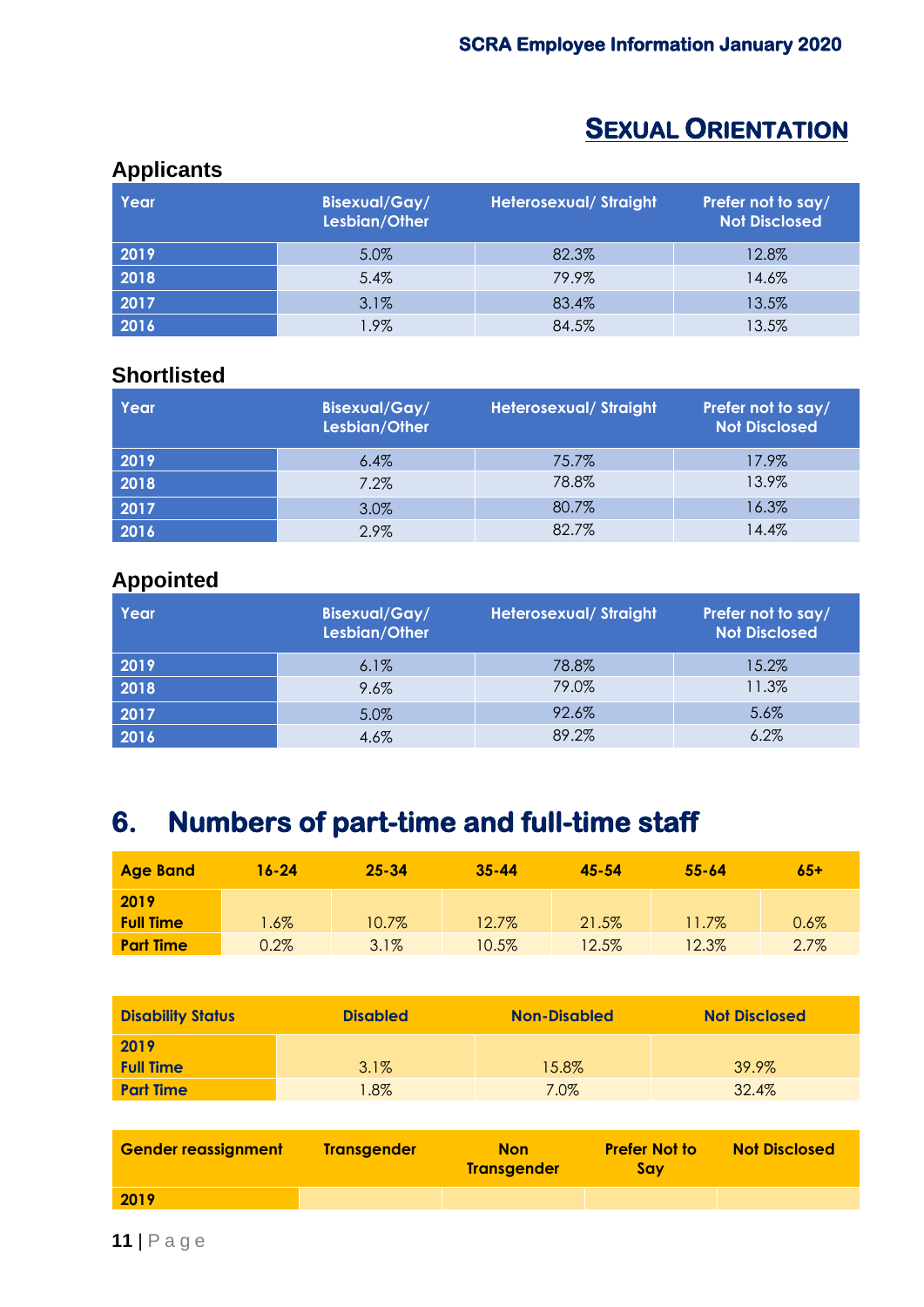| <b>Full Time</b> | $0.0\%$ | 13.7% | $0.0\%$ | 45.1% |
|------------------|---------|-------|---------|-------|
| <b>Part Time</b> | $0.0\%$ | 4.5%  | $0.6\%$ | 36.1% |

| <b>Marital &amp; Civil</b><br><b>Partnership</b> | <b>Married/Civil</b><br><b>Partnership</b> | <b>Single</b> | <b>Other</b> | <b>Not Disclosed</b> |
|--------------------------------------------------|--------------------------------------------|---------------|--------------|----------------------|
| 2019                                             |                                            |               |              |                      |
| <b>Full Time</b>                                 | 26.8%                                      | $9.4\%$       | 9.5%         | 13.1%                |
| <b>Part Time</b>                                 | 22.7%                                      | $2.7\%$       | 5.9%         | 9.8%                 |

| <b>Pregnancy</b> | <b>Pregnancy/Maternity</b> |
|------------------|----------------------------|
| 2019             |                            |
| <b>Full Time</b> | $1.2\%$                    |
| <b>Part Time</b> | $0.4\%$                    |

| <b>Ethnic Origin / Race</b> | <b>White</b> | <b>BME</b> | <b>Not Disclosed</b> |
|-----------------------------|--------------|------------|----------------------|
| 2019                        |              |            |                      |
| <b>Full Time</b>            | 42.2%        | 0.4%       | 16.2%                |
| <b>Part Time</b>            | 28.1%        | $1.4\%$    | 11.7%                |

| <b>Religion/Belief</b> | <b>Religion/Belief</b> | <b>No Religion/Belief</b> | <b>Not Disclosed</b> |
|------------------------|------------------------|---------------------------|----------------------|
| 2019                   |                        |                           |                      |
| <b>Full Time</b>       | 13.5%                  | 3.3%                      | 42.0%                |
| <b>Part Time</b>       | $7.4\%$                | $1.2\%$                   | 32.6%                |

| <b>Sex</b>       | <b>Male</b> | <b>Female</b> |
|------------------|-------------|---------------|
| 2019             |             |               |
| <b>Full Time</b> | 10.5%       | 48.4%         |
| <b>Part Time</b> | 1.0%        | 40.0%         |

| <b>Sexual Orientation</b> | <b>Bisexual/Gay/</b><br>Lesbian/Other | <b>Heterosexual</b> | <b>Not Disclosed</b> |
|---------------------------|---------------------------------------|---------------------|----------------------|
| 2019                      |                                       |                     |                      |
| <b>Full Time</b>          | $1.7\%$                               | 24.0%               | 74.3%                |
| <b>Part Time</b>          | $1.2\%$                               | 14.1%               | 84.6%                |

## **7. Training and Development**

#### **Training Courses Attended 01/01/2019 to 31/12/2019**

SCRA remains committed to developing our staff to ensure that they have the skills to work safely and perform well within their current roles as well as to increase their capability to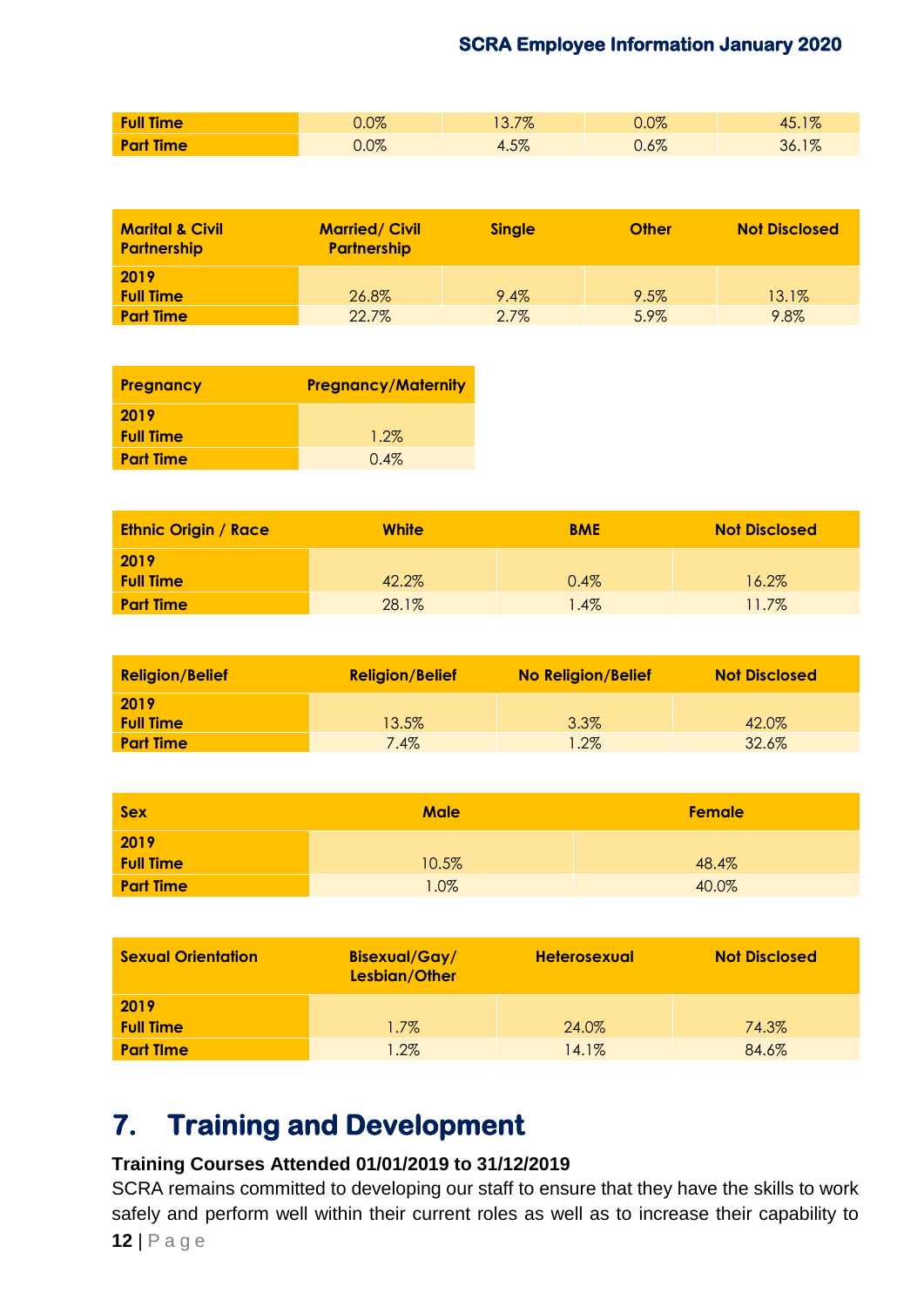adapt positively to change. SCRA's front line operational staff attend regular training sessions to improve their knowledge of procedures and practice guidance to ensure they remain compliant with regulations and legislation.

263 employees took part in training opportunities totalling to 499 days.

#### **Training Courses Attended 01/01/2018 to 31/12/2018**

Based on 475 employees in January 2019, SCRA delivered an average 0.80 days training.

#### **Training Courses Attended 01/01/2017 to 31/12/2017**

Based on 475 employees in March 2018, SCRA delivered an average 1.39 days training.

#### **Training Courses Attended 01/01/2016 to 31/12/2016**

Based on 477 employees in February 2017, SCRA delivered an average 0.94 days training.

2017 was the first year where SCRA was able to track externally provided courses via our HR and Payroll system, iTrent. Personal learning is encouraged but there is no consistency or control on how this is recorded.

| <b>Age Band</b> | $16 - 24$                         | -25-34 | $35 - 44$ | 45-54 | - 55-64 | $65+$ |
|-----------------|-----------------------------------|--------|-----------|-------|---------|-------|
| 2019            | $0.6\%$                           | 28.6%  | 32.9%     | 25.3% | 12.4%   | 0%    |
|                 | Not reported on in previous years |        |           |       |         |       |

| <b>Disability Status</b> | <b>Disabled</b> | Non-Disabled | <b>Not Disclosed</b> |
|--------------------------|-----------------|--------------|----------------------|
| 2019                     | $6.4\%$         | 20.7%        | 72.8%                |
| 2018                     | 2.4%            | 21.5%        | 76.2%                |
| 2017                     | 2.8%            | 10.9%        | 86.3%                |
| 2016                     | 0.3%            | 11.8%        | 87.9%                |

| <b>Gender reassignment</b> |                                   | Transgender Non Transgender | <b>Prefer Not to</b><br><b>Sav</b> | <b>Not Disclosed</b> |  |
|----------------------------|-----------------------------------|-----------------------------|------------------------------------|----------------------|--|
| 2019                       | 0%                                | 23.4%                       | $0.8\%$                            | 75.6%                |  |
|                            | Not reported on in previous years |                             |                                    |                      |  |

| l Marital & Civil <i>I</i><br>Partnership | <b>Married/Civil</b><br><b>Partnership</b> | <b>Single</b> | Other | <b>Not Disclosed</b> |  |
|-------------------------------------------|--------------------------------------------|---------------|-------|----------------------|--|
| 2019                                      | 45.4%                                      | $7.4\%$       | 9.5%  | 37.6%                |  |
|                                           | Not reported on in previous years          |               |       |                      |  |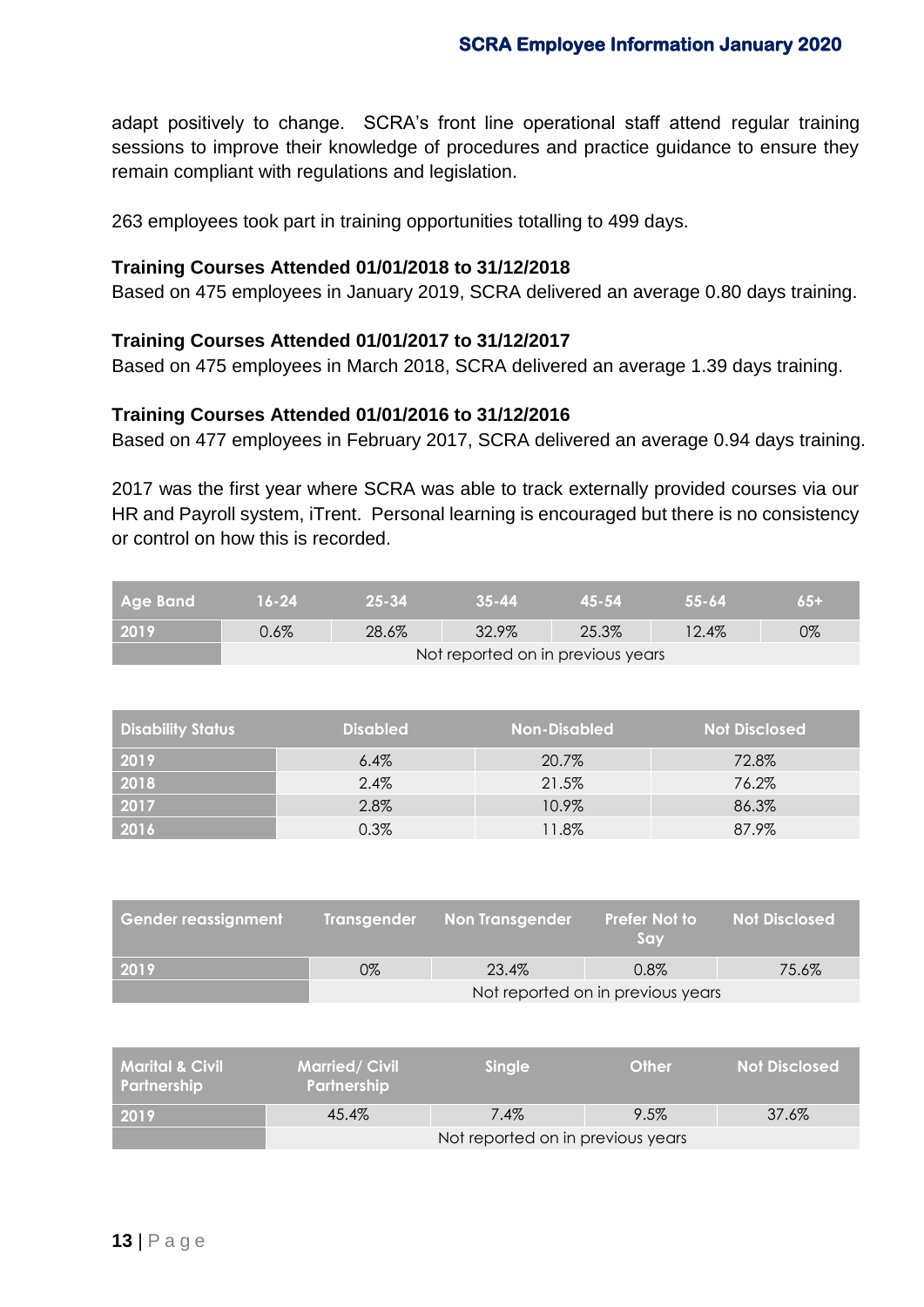| Pregnancy | <b>Pregnancy/Maternity</b> |
|-----------|----------------------------|
| 2019      | $0.9\%$                    |
|           | Not reported on in         |
|           | previous years             |

| <b>Ethnic Origin / Race</b> | <b>White</b> | <b>BME</b> | <b>Not Disclosed</b> |
|-----------------------------|--------------|------------|----------------------|
| 2019                        | 57.2%        | $0.5\%$    | 42.2%                |
| 2018                        | 63.9%        | 4.9%       | 31.2%                |
| 2017                        | 24.3%        | 0.6%       | 75.1%                |
| 2016                        | 74.5%        | 2.3%       | 23.2%                |

| <b>Religion/Belief</b> | <b>Religion/Belief</b> | No Religion/Belief | <b>Not Disclosed</b> |
|------------------------|------------------------|--------------------|----------------------|
| 2019                   | 15.7%                  | $7.1\%$            | 68.5%                |
| 2018                   | 86.8%                  | 7.7%               | 5.6%                 |
| 2017                   | 11.6%                  | 1.1%               | 87.3%                |
| 2016                   | 9.0%                   | 1.8%               | 89.2%                |

| <b>Sex</b>                                                        | <b>Male</b> | Female |
|-------------------------------------------------------------------|-------------|--------|
| 2019                                                              | 6.6%        | 93.3%  |
| 2018                                                              | 17.5%       | 82.5%  |
| $\begin{array}{ c c }\n\hline\n2017 \\ \hline\n2016\n\end{array}$ | 9.0%        | 91.0%  |
|                                                                   | 12.6%       | 87.4%  |

| <b>Sexual Orientation</b> | <b>Bisexual/Gay/</b><br>Lesbian/Other | Heterosexual | <b>Not Disclosed</b> |
|---------------------------|---------------------------------------|--------------|----------------------|
| 2019                      | 4.9%                                  | 22.7%        | 72.3%                |
| 2018                      | 2.8%                                  | 20.0%        | 77.2%                |
| 2017                      | 0.7%                                  | 7.9%         | 91.3%                |
| 2016                      | 1.5%                                  | 8.4%         | 90.1%                |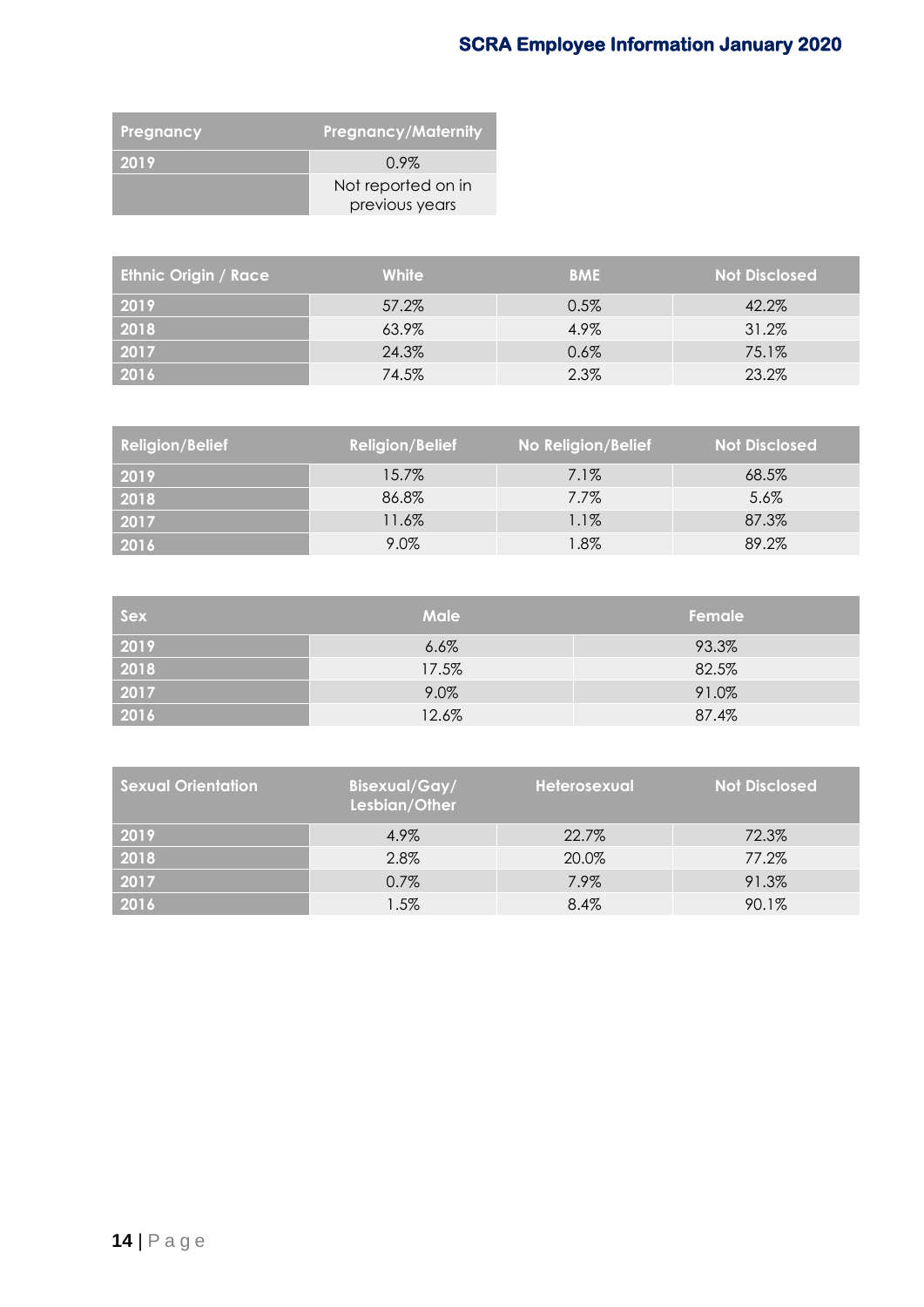## **8. Maternity Leave Returners**

In the period 1 April 2019 – 31 January 2020, 10 employees returned from maternity leave. Three employees chose not to return. The monitoring of pregnancy and maternity information and return to work after maternity leave is fully embedded in our HR process

Return rates remain high and we feel this reflects the wide range of flexible working opportunities available and the support we offer to managers to successfully manage the return to work of an employee from maternity leave.

| <b>Age Band</b>                                  | $16 - 24$ | $25 - 34$                                  |             | $35 - 44$                                         | $45 - 54$           | $55 - 64$                   |                      | $65+$                |
|--------------------------------------------------|-----------|--------------------------------------------|-------------|---------------------------------------------------|---------------------|-----------------------------|----------------------|----------------------|
| 2019                                             | 7.7%      | 46.2%                                      |             | 46.2%                                             | 0.0%<br>0.0%        |                             |                      | 0.0%                 |
|                                                  |           |                                            |             |                                                   |                     |                             |                      |                      |
| <b>Disability Status</b>                         |           | <b>Disabled</b>                            |             | <b>Non-Disabled</b>                               |                     |                             | <b>Not Disclosed</b> |                      |
| 2019                                             |           | 0.0%                                       |             | 23.1%                                             |                     |                             | 76.9%                |                      |
|                                                  |           |                                            |             |                                                   |                     |                             |                      |                      |
| <b>Gender reassignment</b>                       |           | <b>Transgender</b>                         |             | <b>Non Transgender</b>                            |                     | <b>Prefer Not to</b><br>Say |                      | <b>Not Disclosed</b> |
| 2019                                             |           | 0.0%                                       |             | 15.4%                                             |                     | 0.0%                        |                      | 84.6%                |
|                                                  |           |                                            |             |                                                   |                     |                             |                      |                      |
| <b>Marital &amp; Civil</b><br><b>Partnership</b> |           | <b>Married/Civil</b><br><b>Partnership</b> |             | <b>Other</b><br><b>Single</b>                     |                     |                             | <b>Not Disclosed</b> |                      |
| 2019                                             |           | 53.8%                                      |             | 0.0%                                              |                     | 7.7%                        | 38.5%                |                      |
|                                                  |           |                                            |             |                                                   |                     |                             |                      |                      |
| <b>Ethnic Origin / Race</b>                      |           | <b>White</b>                               |             |                                                   | <b>BME</b>          |                             | <b>Not Disclosed</b> |                      |
| 2019                                             |           | 30.8%                                      |             | 7.7%                                              |                     |                             | 61.5%                |                      |
|                                                  |           |                                            |             |                                                   |                     |                             |                      |                      |
| <b>Religion/Belief</b>                           |           | <b>Religion/Belief</b>                     |             | <b>No Religion/Belief</b><br><b>Not Disclosed</b> |                     |                             |                      |                      |
| 2019                                             |           | 30.8%                                      |             |                                                   | 0.0%                |                             | 69.2%                |                      |
|                                                  |           |                                            |             |                                                   |                     |                             |                      |                      |
| Sex                                              |           |                                            | <b>Male</b> | <b>Female</b>                                     |                     |                             |                      |                      |
| 2019                                             |           |                                            | 0.0%        |                                                   | 100%                |                             |                      |                      |
|                                                  |           |                                            |             |                                                   |                     |                             |                      |                      |
| <b>Sexual Orientation</b>                        |           | <b>Bisexual/Gay</b><br>/Lesbian/Other      |             |                                                   | <b>Heterosexual</b> |                             | <b>Not Disclosed</b> |                      |
| 2019                                             |           | 0.0%                                       |             | 23.1%                                             |                     |                             | 76.9%                |                      |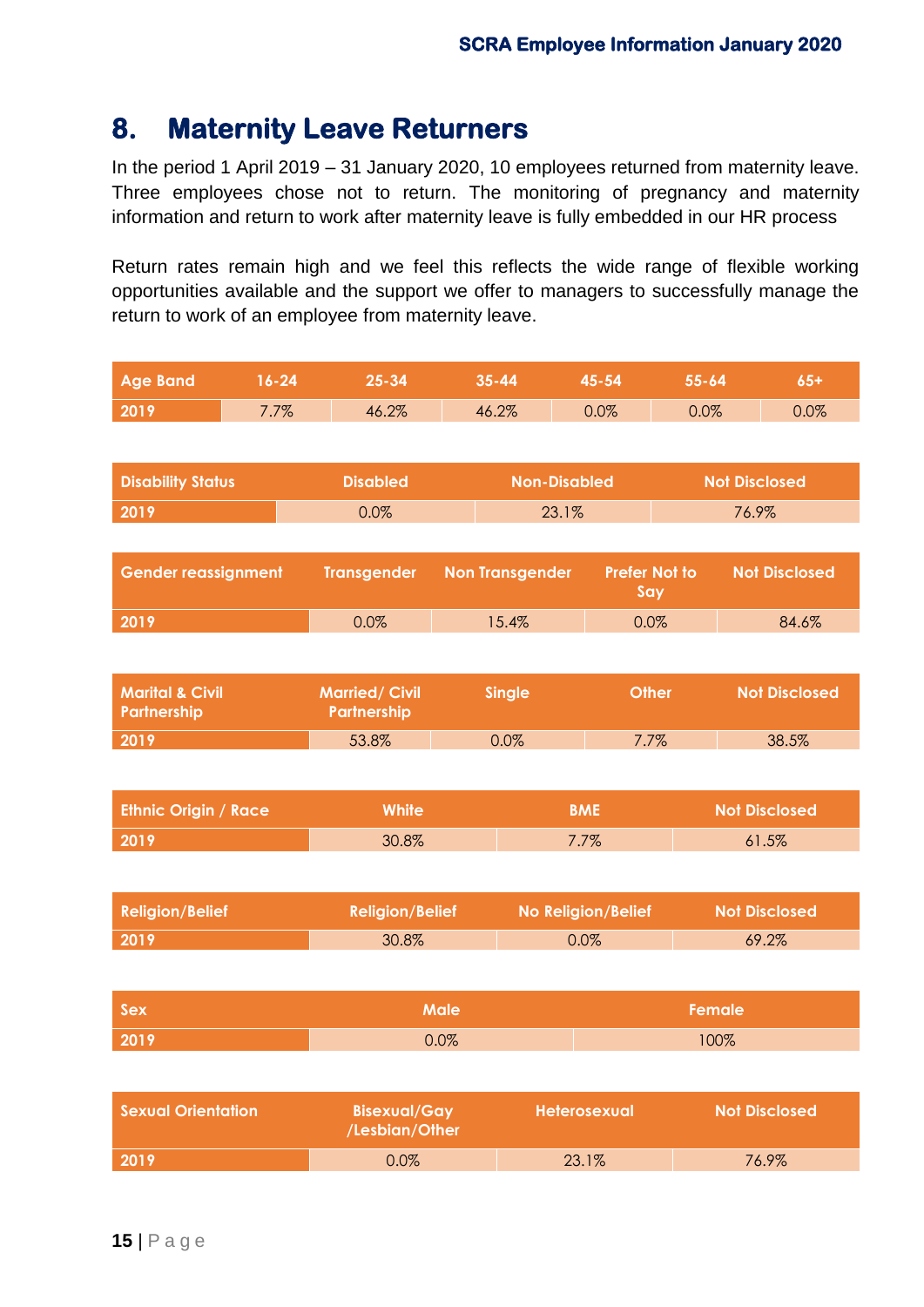## **9. Return to work of disabled employees following sick leave relating to their disability**

As shown in our current composition 4.9% of our workforce has disclosed that they consider themselves disabled. Disclosure remains entirely voluntary however, 95.1% of the workforce has chosen not to declare or has not disclosed this information as at 31 January 2020.

Occupational Health continue to work with our managers and staff to identify the reasonable adjustments that could be implemented to provide the appropriate support for each individual at work. The organisation is currently working on broadening the Disability Leave Policy.

We have been confirmed as a Disability Confident Employer under the Department for Work & Pensions' new scheme, which replaces the Two Ticks, Positive about Disabled People scheme.

This means we are committed to attract, recruit and retain people with disabilities for their skills and talent.

| <b>Age Band</b> | 16-24   | 25-34  | $35 - 44$           | 45-54 | $55 - 64$ | 65+     |
|-----------------|---------|--------|---------------------|-------|-----------|---------|
| 2019            | $0.0\%$ | $.4\%$ | 107<br>າວ<br>.O.O7o | 21.4% | $-6.6\%$  | $0.0\%$ |

| Gender reassignment Transgender Non Transgender |         |          | Prefer Not to<br>Sav | Not Disclosed |
|-------------------------------------------------|---------|----------|----------------------|---------------|
| 2019                                            | $0.0\%$ | $21.4\%$ | $0.0\%$              | 78.6%         |

| <b>Marital &amp; Civil</b><br>Partnership | <b>Married/Civil</b><br><b>Partnership</b> | Single | Other | <b>Not Disclosed</b> |
|-------------------------------------------|--------------------------------------------|--------|-------|----------------------|
| 2019                                      | 57.1%                                      | $1\%$  | 28.5  | $1\%$                |

| <b>Pregnancy</b> | <b>Pregnancy/Maternity</b> |
|------------------|----------------------------|
| 2019             | $0.0\%$                    |

| <b>Ethnic Origin / Race</b> | <b>White</b>   | <b>BME</b> | <b>Not Disclosed</b> |
|-----------------------------|----------------|------------|----------------------|
| 2019                        | 707<br>DJ./ /0 | $0.0\%$    | 4.3%                 |

| <b>Religion/Belief</b> | <b>Religion/Belief</b> | No Religion/Belief | <b>Not Disclosed</b> |
|------------------------|------------------------|--------------------|----------------------|
| 2019                   | $35.7\%$               | 4.3%               | 50.0%                |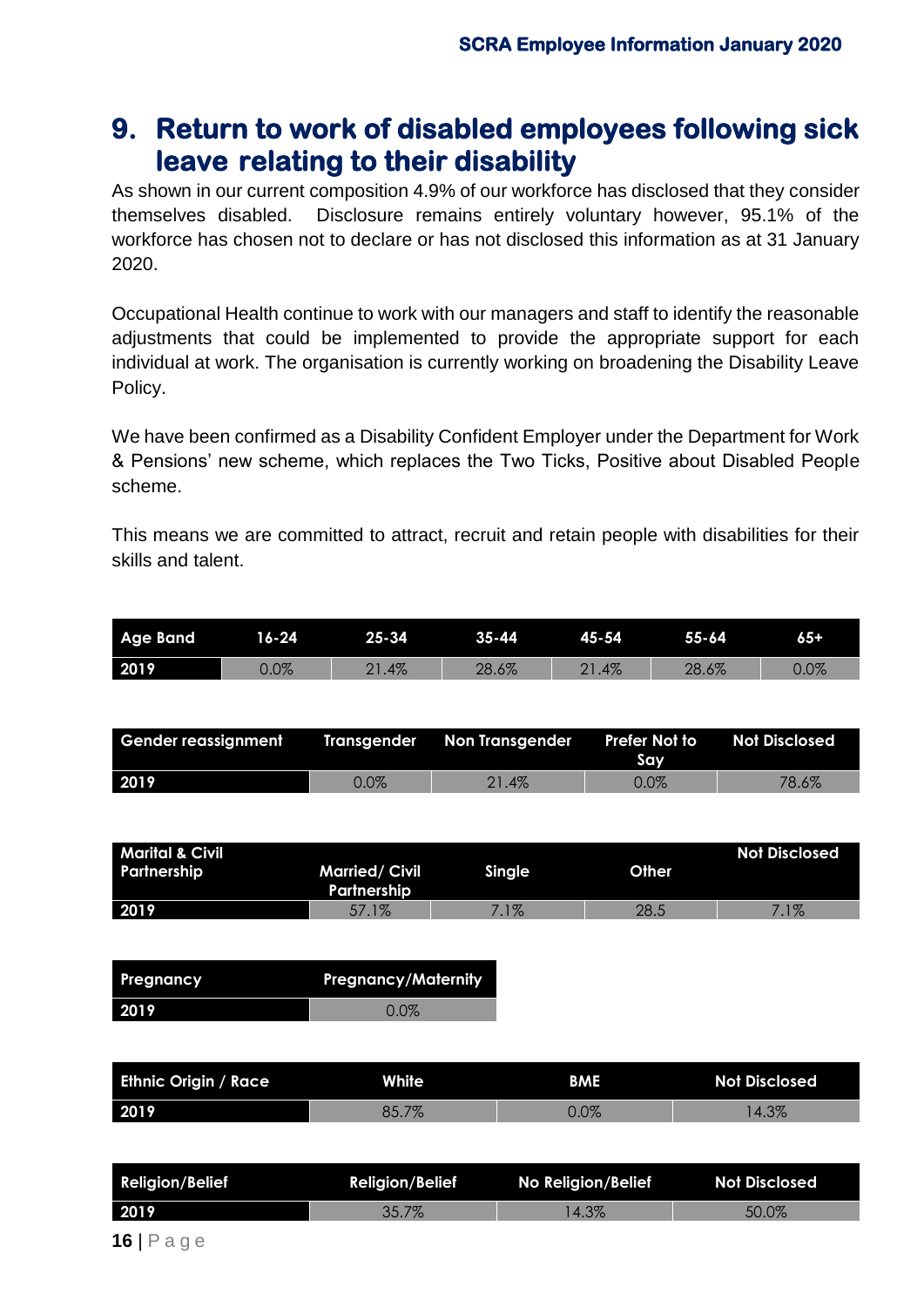| <b>Sex</b>                | Male                                  |              | Female               |
|---------------------------|---------------------------------------|--------------|----------------------|
| 2019                      | 7.1%                                  |              | 92.9%                |
|                           |                                       |              |                      |
| <b>Sexual Orientation</b> | <b>Bisexual/Gay</b><br>/Lesbian/Other | Heterosexual | <b>Not Disclosed</b> |
| 2019                      | 14.3%                                 | 35.7%        | 50.0%                |

## **10. Employee Relations**

#### **Grievances**

There were no grievance cases in 2019. We have omitted protected characteristics definitions for reasons of data protection, given the relatively small numbers involved.

#### **Disciplinary action**

The number of disciplinary cases processed were one. We have omitted protected characteristics definitions for reasons of data protection, given the relatively small numbers involved.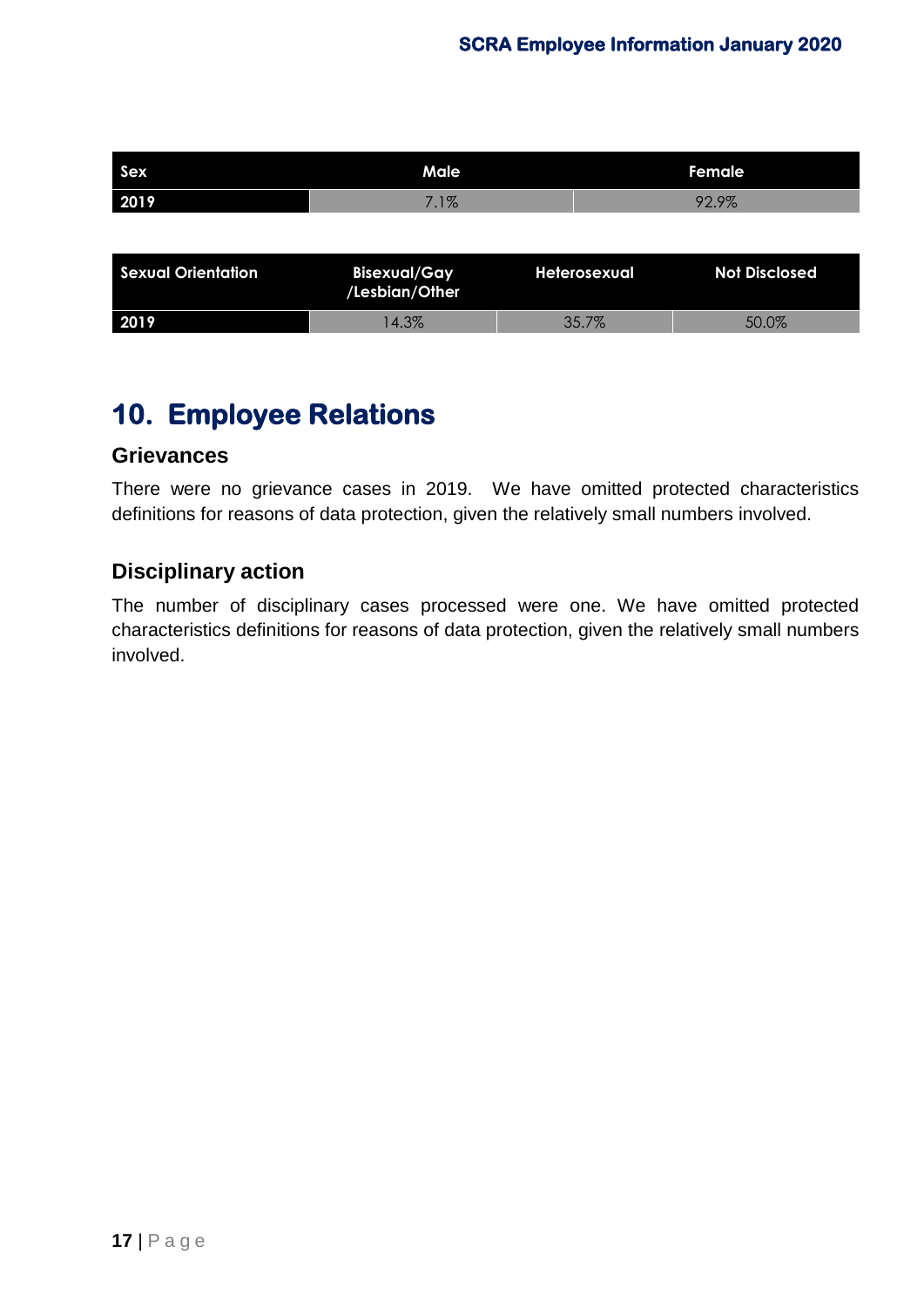## **11. Reasons for leaving**

Staff leave SCRA for a number of reasons including retirement, ill health retirement and end of contract. 44 people left SCRA during 2019.

| <b>Leavers Reason</b>                                               | 2019                     | 2018           | 2017           | 2016           |
|---------------------------------------------------------------------|--------------------------|----------------|----------------|----------------|
| Death in Service                                                    |                          | $\overline{2}$ |                |                |
| <b>End of Contract</b>                                              | 6                        | 8              | 12             | 10             |
| <b>End of Sessional Contract</b>                                    | 3                        | 5              |                | $\overline{2}$ |
| <b>III Health Retiral</b>                                           | 4                        | 3              | $\overline{2}$ |                |
| Lack of Capability                                                  |                          |                |                |                |
| Left the organisation                                               | 9                        | 6              | 8              | 3              |
| New Job                                                             |                          | $\overline{0}$ | $\overline{2}$ |                |
| Other reason                                                        |                          | 3              | $\overline{2}$ |                |
| Personal                                                            | $\overline{\phantom{a}}$ | $\overline{O}$ |                |                |
| Resignation                                                         | 12                       | 8              | 6              | 10             |
| Retirement                                                          | $\overline{7}$           | $\overline{4}$ | 3              | 5              |
| <b>Voluntary Redundancy/ Voluntary</b><br><b>Efficiency Retiral</b> | ı                        | $\Omega$       |                | 3              |
| <b>Total of Employees</b>                                           | 44                       | 40             | 36             | 36             |

| <b>Age Band</b> | 16-24 | $25 - 34$ | $35 - 44$ | 45-54 | $55 - 64$ | $65+$ |
|-----------------|-------|-----------|-----------|-------|-----------|-------|
| 2019            | 0.0%  | 13.6%     | 20.5%     | 11.4% | 36.4%     | 18.2% |
| 2018            | 5.0%  | 2.5%      | 10.0%     | 22.5% | 50.0%     | 10.0% |
| 2017            | 5.6%  | 2.8%      | 30.6%     | 16.7% | 27.8%     | 16.7% |
| 2016            | 5.6%  | 30.6%     | 16.7%     | 16.7% | 16.7%     | 13.9% |

| <b>Disability Status</b> | <b>Disabled</b>                   | <b>Non-Disabled</b> | <b>Not Disclosed</b> |
|--------------------------|-----------------------------------|---------------------|----------------------|
| 2019                     | 4.5%                              | 15.9%               | 77.3%                |
|                          | Not reported on in previous years |                     |                      |

| Gender reassignment |                                   | Transgender Non Transgender | <b>Prefer Not to</b><br>Sav | <b>Not Disclosed</b> |
|---------------------|-----------------------------------|-----------------------------|-----------------------------|----------------------|
| 2019                | $0.0\%$                           | 13.6%                       | $0.0\%$                     | 86.4%                |
|                     | Not reported on in previous years |                             |                             |                      |

**Pregnancy Pregnancy/ Maternity Not Disclosed**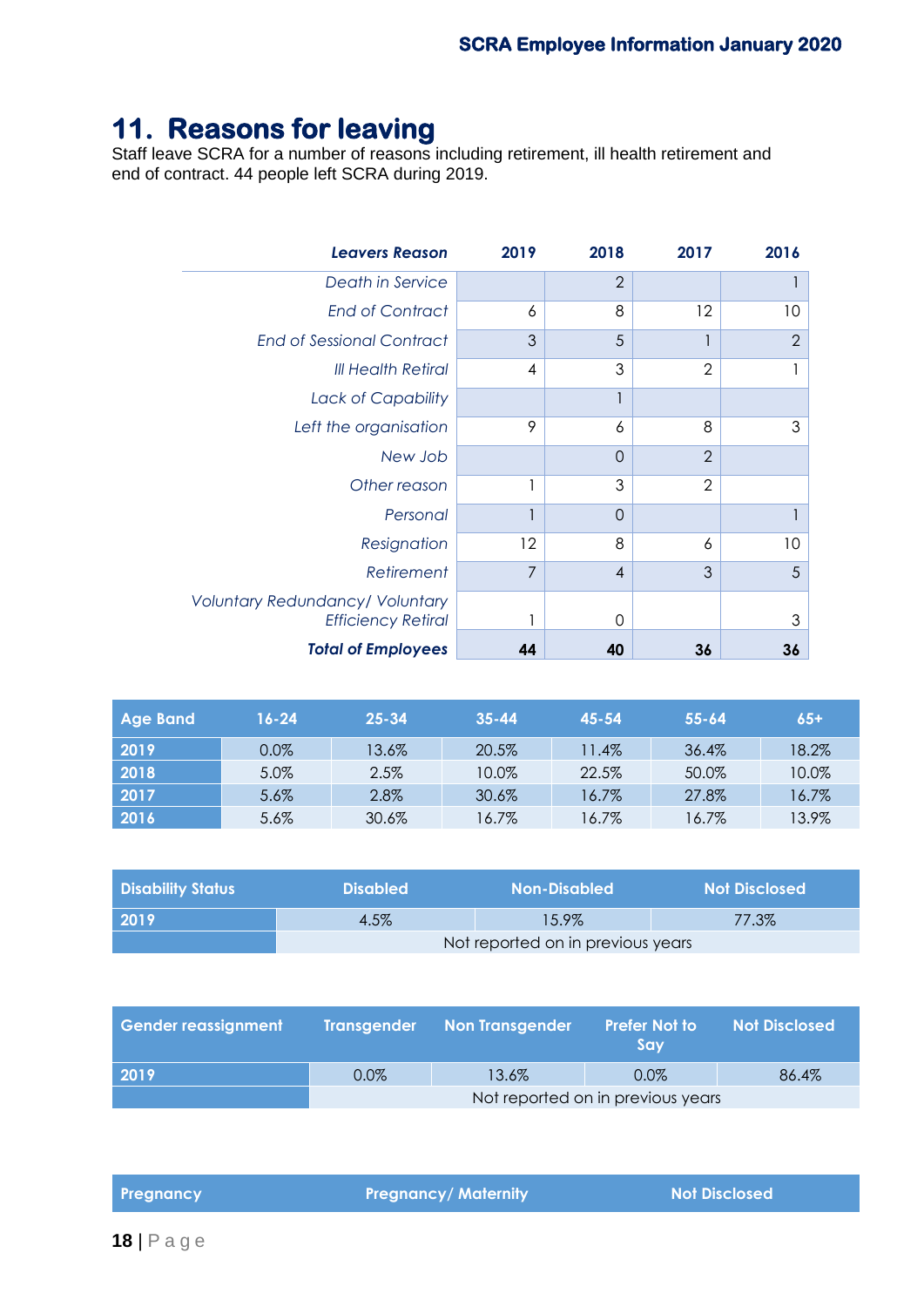| 2019 | $1\%$ | 90.9%                             |
|------|-------|-----------------------------------|
|      |       | Not reported on in previous years |

| <b>Marital &amp; Civil Partnership</b> | <b>Married/Civil</b><br>Partnership | <b>Single</b> | Other | <b>Not Disclosed</b> |
|----------------------------------------|-------------------------------------|---------------|-------|----------------------|
| 2019                                   | 40.9%                               | 9.1%          | 4.5%  | 40.9%                |
|                                        | Not reported on in previous years   |               |       |                      |

| <b>Ethnic Origin / Race</b> | <b>White</b> | <b>BME</b> | <b>Not Disclosed</b> |
|-----------------------------|--------------|------------|----------------------|
| 2019                        | 47.7%        | 2.3%       | 50.0%                |
| 2018                        | 40.0%        | $0.0\%$    | 60.0%                |
| 2017                        | 44.4%        | 0.0%       | 55.6%                |
| 2016                        | 44.4%        | 0.0%       | 55.6%                |

| <b>Religion/Belief</b> | <b>Religion/Belief</b> | <b>No Religion/Belief</b> | <b>Not Disclosed</b> |
|------------------------|------------------------|---------------------------|----------------------|
| 2019                   | 15.9%                  | 4.5%                      | 79.5%                |
| 2018                   | 7.5%                   | 0.0%                      | 92.5%                |
| 2017                   | 8.3%                   | 5.6%                      | 86.1%                |
| 2016                   | 5.6%                   | 2.8%                      | 91.6%                |

| <b>Sex</b> | <b>Male</b> | <b>Female</b> |
|------------|-------------|---------------|
| 2019       | 15.9%       | 84.1%         |
| 2018       | 12.5%       | 87.5%         |
| 2017       | 22.2%       | 77.8%         |
| 2016       | 25.0%       | 75.0%         |

| l Sexual Orientation | <b>Bisexual/Gay/</b><br>Lesbian/Other | <b>Heterosexual</b> | <b>Not Disclosed</b> |  |
|----------------------|---------------------------------------|---------------------|----------------------|--|
| 2019                 | 2.3%                                  | 20.5%               | 77.3%                |  |
|                      | Not reported on in previous years     |                     |                      |  |